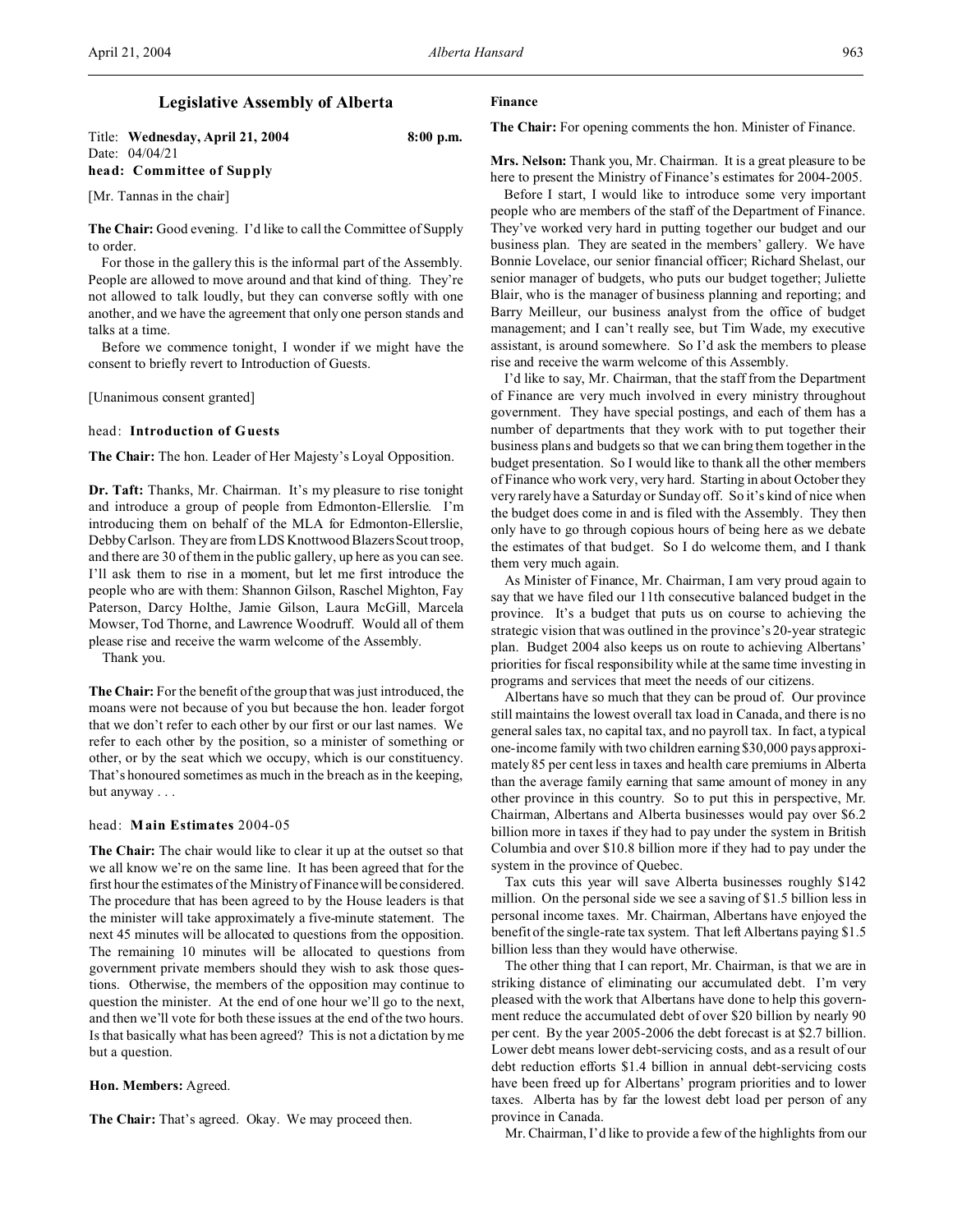budget as well as our business plan, and I'd like to provide you with a quick overview of our ministry's key roles. The department itself has four main areas, including office of budget management; pensions, insurance, and financial institutions; treasury management; and corporate support. The Ministry of Finance also includes the Alberta Capital Finance Authority, Alberta Pensions Administration Corporation, ATB Financial, Alberta Insurance Council, Credit Union Deposit Guarantee Corporation and their subsidiaries.

Alberta Finance's vision is "A province that is innovative and globally competitive with a fiscally sustainable and accountable government." Our business plan identifies five high-level strategic priorities. These include maintaining Alberta's fiscal framework, public/private partnerships, enterprise-wide risk management, automobile insurance, and public pension plan governance. In addition to these high priorities Finance will continue to do our dayto-day job of managing the province's finances.

Mr. Chairman, there are core businesses of this department, but I gather I don't have the time to go over them in this process that we're dealing with tonight. [interjection] Oh, the opposition says it's okay, Mr. Chairman.

*8:10*

**Dr. Taft:** We always like to be helpful.

**Mrs. Nelson:** Thank you very much.

Core business 1 is fiscal planning and financial management. Our goals are to have a financially strong, sustainable, and accountable government, to have a fair and competitive provincial tax system, and to manage financial assets, liabilities, and risks effectively.

The second core business is the regulation of the provincial financial institutions. Alberta Finance regulates the credit union, insurance, loan, and trust industries in Alberta. Our goal is to ensure that Albertans receive reliable and competitive financial and insurance products. Alberta Finance continues to work with the insurance industry to implement reforms based on the government's review of automobile insurance.

The third core business is pension policy, regulations, and administration. Our goal is to ensure that pension benefits for pension plan members are secure, and Finance will work in consultation with public pension boards and stakeholders to facilitate the improvement of pension governance frameworks.

Core business 4, financial services. Our goal is to have quality and competitive financial services accessible to Albertans and local authorities. ATB Financial and the Alberta Capital Finance Authority are key components of the financing servicing sector. ATB Financial will continue to develop their commercial banking capacity and wealth management services. Our targets include specific measures to reflect our position as the owner of ATB Financial, and we have targets for the Capital Finance Authority to maintain the lowest borrowing costs for Alberta municipalities and local authorities' satisfaction with ACFA policies and efficiency.

Mr. Chairman, that is a very quick overview of what we're going into in 2004-05. Now I'd like to give you a few highlights of our budget and our estimates.

Ministry revenue is projected at just over \$797 million, a decrease from the \$869 million forecast in 2003-2004. Our investment income for 2004-05 is \$35.3 million lower than the 2003-04 forecast, primarily due to the lower interest rates on new loans issued by the Alberta Capital Finance Authority, lower balances in the capital account and GRF, and reduced interest received under the credit union stabilization agreement as a result of better than anticipated credit union deposit growth in 2003-2004.

We'll also see a decrease of more than \$31 million for internal

government transfers that represent contributions from the lottery fund to my department for the contingency reserve.

The net income from our commercial operations is projected to be \$9.7 million lower than the 2003-2004 forecast. This is due to nonrecurring revenue of \$19.8 million in 2003-04 by the AGT commission, partially offset by a \$9.8 million increase in the net income of Alberta Treasury Branches.

In terms of program expense we're estimating it to be almost \$438 million. This is a decrease of \$6 million from the 2003-04 forecast. The decline is due to a drop in interest costs on money borrowed by the Alberta Capital Finance Authority to lend to local authorities.

I'd like to take just a couple of minutes to highlight a few other areas within our estimates that I think you will find of interest. Our total capital investment for 2004-05 is estimated at \$2.3 billion. The Alberta Pensions Administration Corporation accounts for most of the capital spending with a budget of \$2.1 million for computer system upgrades and facility upgrades.

Another area that we've always been interested in looking at is the full-time equivalents. Overall, the ministry has increased its staffing by five FTEs, to 384. The department's staffing levels will be 181, six more than last year. The increase is primarily for managing proposed changes to the regulation of automobile insurance. Alberta Pensions Administration has been provided with 183 FTEs, one less than last year. Alberta Insurance Council staffing levels remain unchanged from last year, at 20 FTEs.

So, in conclusion, Mr. Chairman, this is really a very quick overview of Alberta Finance's business plan and budget estimates for the year 2004-05. I look forward to hearing the comments and questions, and any that we don't get answered tonight, we will undertake to answer in writing at a subsequent time.

Thank you.

**The Chair:** Before I call on the hon. Leader of the Official Opposition, I wonder if we might have consent to briefly revert to Introduction of Guests, which will not count against the time that's allocated.

[Unanimous consent granted]

head: **Introduction of Guests**

*(reversion)*

**The Chair:** The hon. Member for Bonnyville-Cold Lake.

**Mr. Ducharme:** Thank you, Mr. Chairman. It's my pleasure to introduce to you and through you to all members of the Assembly this evening the following guests that are present for this evening's second reading of Bill 30, the Metis Settlements Amendment Act, 2004. They are seated in the members' gallery, and as I call off their names, I'd ask if they could please stand. With us this evening are Mr. Harry Supernault, the president of the Métis Settlements General Council; Mr. Randy Hardy, council member from Kikino Métis settlement; Glady Anderson, chair from Gift Lake Métis settlement; Dale Anderson, council member from Gift Lake Métis settlement; Gary Youngman; Horace Patenaude, chair from Buffalo Lake Métis settlement; and Peter Patenaude, chair of East Prairie Métis settlement. I'd ask that you all join me in giving them the traditional warm welcome of the Assembly.

Mr. Chairman, it's also my pleasure to introduce to you three guests that we have here from Paris, France, that have come to visit the province of Alberta and have decided to come to the Legislative Assembly this evening. They are Helen Czarnecki, Marguerite Daire, and Gabriel Daire. J'aimerais bien vous féliciter et vous donner la bienvenue ici en Alberta. I'd ask all of you to join me in giving them the traditional warm welcome.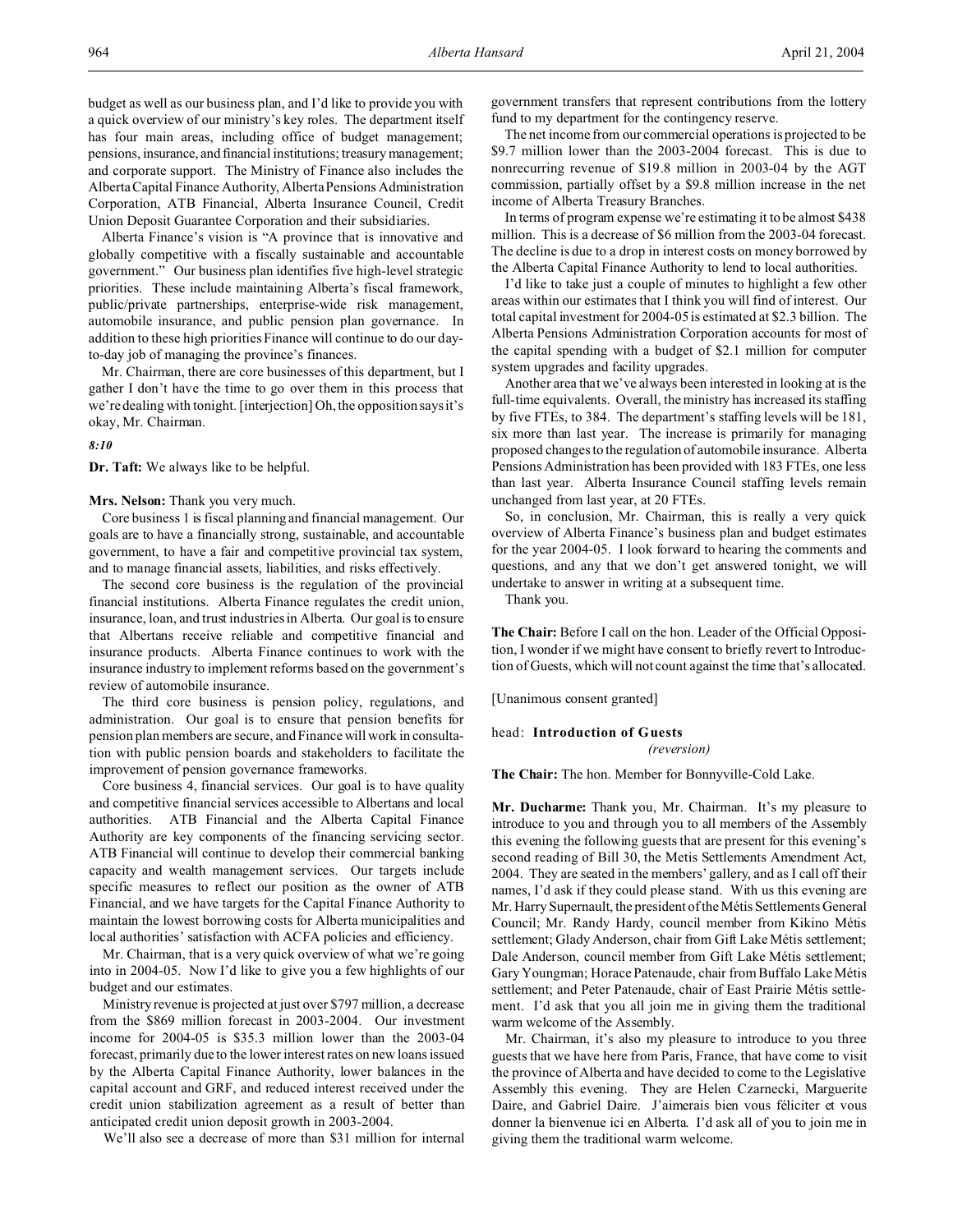# head: **Main Estimates** 2004-05

**Finance** *(continued)*

**The Chair:** The hon. Leader of her Majesty's Loyal Opposition.

**Dr. Taft:** Thank you, Mr. Chairman. I appreciated the comments of the minister, and I assume I'll be able to follow a process of other years and do a sort of question and response back and forth. That would be more interesting for both of us; I'm sure.

The Department of Finance and the Department of Revenue combined are in many ways the backbone of the provincial government. They are the departments that collect the money, that ultimately control how resources are distributed in the government, and are crucial in planning the long-term health of Alberta's economy. In fact, that of course comes up in the first core business goal of maintaining "a financially strong, sustainable and accountable government."

I'd like to just ask the minister a general kind of question in terms of the managing of Alberta's nonrenewable resource wealth, which is really what separates Alberta in so many ways from the other provinces and from other parts of the world. Billions and billions of dollars of nonrenewable resource revenues flow through Alberta Finance and, I guess, through Alberta Revenue through the hands of the treasury, as it were, of the provincial government every year and have for decades. Yet I'm concerned that when I look at the position of the government, almost all of that money is gone. We do have the heritage fund, but that really accounts for a very, very small percentage of the total nonrenewable resource revenue.

Philosophically, as an Albertan I can't help feeling like we're living off the capital of our land. We are taking the resource revenue, and we are either spending it or we're paying down debt that was incurred by earlier governments. But what is the plan? What is the philosophy? What is the vision, if I dare use that word, what is the philosophy of Alberta Finance and, I guess less so, Alberta Revenue for managing the unbelievable wealth that the people of Alberta have inherited?

I know that's a very general question, but it underlies the decisions we make here. Ought we to be saving for the long term? Ought we to be trying to convert that nonrenewable wealth into something permanent? Should we be investing it and spending it on things that we think will generate wealth immediately? What's the view from your side of the Assembly here, Madam Minister, on those kinds of general issues? How do we manage our wealth in this province?

#### *8:20*

**Mrs. Nelson:** Well, Mr. Chairman, I think that's an excellent question, actually, and one that's very key when you start doing budgets and business plans. This year we introduced a strategic plan, and that didn't come without a lot of thought as to where we're going. We know where we've been, and in the past we were fortunate to have the resource revenues come through, and they were healthy and strong. It enabled us to get our fiscal house in order: to get rid of our deficit, to pay off our debt quicker than had been planned, to take almost \$20 billion of operating debt out of the equation and get rid of that. If we hadn't had those resource revenues, that would in all likelihood not have been possible.

So then we got into a new structure and said: now that we're getting close to the end of that goal and accomplishing that goal, where do we go from here? As you know, we introduced last year a new structure that was recommended by the Financial Management Commission. A lot of people focused on a lot of the recommendations, but to me probably the most important recommendation was recommendation 12, which said that governments have to start to

think strategically. They have to think beyond the political mandate of four, four-plus years, that parties go through elections every four to four and a half years, and think beyond the five years, the 10 years, and the 20 years and try and visualize what Alberta will look like 20 years out. You have to be open-minded enough to think of what that's going to look like, because we don't really know. But if we're going to enjoy the growth, security, the dynamic of this province as we do today, then we have to do some planning.

Part of that recommendation that came forward from the Financial Management Commission was to not overspend, to not get caught in the flavour of the day, in the highs and the lows of the oil and gas pricing mechanism but to put in place a scheme that says: let's have some predictability, some sustainability, and some discipline in what we do with those resource revenues. That's why we allocate \$4 billion on an annual basis to support programs that the Crown offers back to the people. The balance of the money goes over into a sustainability fund that helps us prepare for that long-term vision, helps us secure that long-term future.

Now, we still have some debt to clear off, which should be a priority because you want to get rid of the debt servicing cost. That's a dead cost that doesn't help anybody, particularly when it's as a result of operating overages in previous years. So as we prepare to move forward, we have to be cognizant of those resource revenues and protect them and make sure that they go into areas that count in the long term.

Your question of how do we save, how do we prepare is very, very apt. Our sustainability fund is substantially different from funds that have been put in place in other jurisdictions. We have some tight requirements on the use of that sustainability fund. Basically, what it says is that we can use the fund once it exceeds \$2.5 billion to continue to pay off our debt or to invest in capital or other assets, on the asset side of the equation, so that we're developing long-term legacies or institutions or endowments that will be there for the next generation. It's a kind of saving, but it's a saving on the capital asset side of the equation.

So I think that your question is very appropriate right now and one that I welcome, quite frankly. It's one of the better questions we've had in a very long time. I'm glad you're thinking in the same direction that we are, that we have to be very cautious and safeguard those resources for the longer term. The Minister of Justice and Attorney General has been working very hard as the lead on that strategic plan. I think we're the only jurisdiction in Canada that has a proper strategic plan to date, and it's a start.

I can tell you that other provinces have asked us about it and said that we should all be forward-thinking. The difference is they're not in a position to do that. They're going through survival for the day. Our planning has got us to the point where we are now, and if we stay the course, then we should be able to have success not only today and tomorrow but 10 years out, 15 years out, 20 years out if we do the proper planning and if we think strategically now as opposed to at the last minute.

So that's the essence of what we're doing. Again, I welcome that question. I think it was very well done.

## **The Chair:** The hon. leader.

**Dr. Taft:** Thank you. I guess my question comes down to when you say that if we stay the course, we can add prosperity 10, 15 years in the future and beyond. My problem is that it's not really very clear what the course is. Anyway, I've gone through the 20-year strategic plan, and it's too vague, too general, I find.

The minister spoke about tax levels. I was a little surprised at some of her statements. I've certainly seen analysis done by I think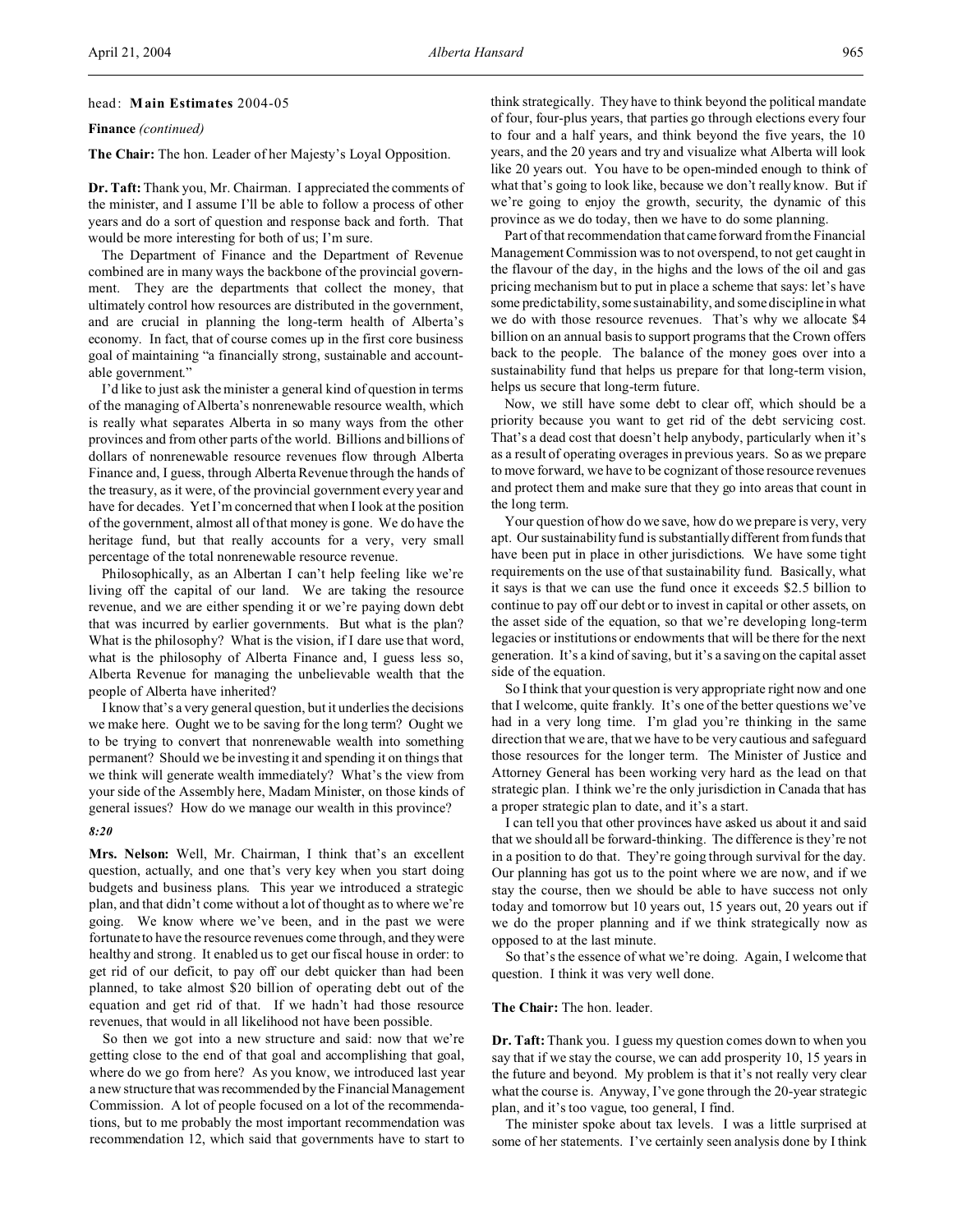it was PricewaterhouseCoopers suggesting clearly that the tax rates at the lower and middle levels in Alberta are actually higher than in B.C. and Ontario. I don't have that material with me right now, but I've seen those calculations. I think I've got them back in my office.

I have a particular concern and a particular question with taxes. This will not come as a surprise to the minister, but the way the taxes add up in Alberta, if you include the health care premiums, which are a tax by any other name, in fact a family with a couple of kids at, say, a \$36,000 income is paying a higher percentage of their income to the province in taxes than a family at a \$100,000 income. Between the combined effect of the flat tax and the health care premiums it's actually a regressive tax hitting the working poor, say people at the \$35,000, \$38,000, \$40,000, \$45,000 a year income, if that's a family income, the hardest.

Let's see. How can I put this? Is there any chance, is there any hope that the people of Alberta will see a different tax system in which, for example, at the very least health care premiums are abolished or in which the tax system is reworked so that families at a \$38,000 a year income aren't paying a higher percentage to the provincial government in taxes than families at \$100,000? Can we not at least make some progress on bringing that kind of fairness to the tax system of Alberta?

**Mrs. Nelson:** Mr. Chairman, we've done a number of reviews on the tax policy that we have in the province of Alberta. Quite clearly, if you take all of the taxes and all of the fees that are there, the normal ones, including the health care premiums, and you compare Alberta to the other jurisdictions across Canada – and it's a good exercise to go through – if you actually take any other province and take their structure and transplant it on top of the demographics in the province of Alberta, it's quite a shocking equation to look at how fortunate we are overall in Alberta.

In fact, I think the lowest one I looked at was Newfoundland. If we took their structure, Albertans would pay something like an extra \$4.9 billion on an annual basis in taxes. Now, albeit a good part of that is their provincial sales tax, but even if you take that out and you just focus on the more normal taxes – and I suppose in most provinces a sales tax is a normal tax – Albertans would be far worse off with any other structure in Canada.

#### *8:30*

Can taxes continue to go down? I sure hope so. I'd like to see them continue to go down, and we're on that track. However, when we are charged with offering core programs in health and education and social programs, et cetera, et cetera, we have to have dollars come through to fund those programs. It wouldn't be realistic to say that those programs could be offered without some form of taxing entity.

I've been asked several times if I would get rid of the health care premium. Well, I could go out and do that and become a hero on the front page of the newspaper, but I'd have to tell people that we're going to have to add it somewhere else, because it's still \$8 billion. It cost \$8 billion this year to run the health system, and it has to be paid for. You can always go, "Well, that guy over there" – and we can do that, make that guy over there pay for it, but the system still has to be paid for.

You know, I could do the hero thing, and I'd be the big hero of the province, but I would be fooling people. At least, when you have a premium, people know that the systems costs. When you go to other jurisdictions, they think their health system is free, and that's just not true. Their finance people hide it in their system.

Now, I have no problem with creative ways of collecting the money, and, you know, we've talked about different ways of doing it. Instead of a health care premium bill maybe you have a health fee that goes out and is attached to whatever. The bottom line is that you still have to collect the money. You have to collect the money. I'm always open to fairness on how you do that. I'm open to that.

I know that the minister of health will be going through some recommendations on reform over this next 18 months, and I'm sure he's going to come forward with some recommendations to me. I'm open. But to say that we're not going to charge for health is just not real. We're going to have to do that because it's still \$8 billion. I can dance it, but I can't get away from having to collect the money to pay for the system. Now, how it comes  $in - 1'm$  sure there'll be lots of recommendations come forward, so we'll have to wait and see, but I'm open to looking at all of them. I can tell you that.

**Dr. Taft:** Still on the tax system and actually combining my first two questions, at least in theme, how do we convert the nonrenewable wealth we're living on into something permanent, and how do we manage our tax system more fairly and effectively? How much of our tax revenues – I'm not talking about royalties or land lease sales and things like that. How much income tax revenues and thus direct sources such as, well, corporate taxes can be traced back to the activities of the petroleum industry in Alberta? In other words, if the petroleum industry weren't there, it's not just that we wouldn't have the royalties, but we also wouldn't have a lot of other taxes as well. [interjection] Should I repeat the question?

You may not have that right now, but if your officials could provide that information. Do you understand the question I'm getting at? That would be helpful.

**Mrs. Nelson:** It's a good question. You can all read the budget and pick up the resource royalty number. Then the question is: how much of the investment that's come into the province is picked up in corporate tax; how much is picked up on the personal tax side; how much is paid regularly through that? That's a good question.

**Dr. Taft:** How much is driven by the petroleum industry? How much is it worth to us beyond just the royalties?

#### **Mrs. Nelson:** Oh, a huge amount.

Because I don't have that with me, I will go back, and in the next while I'll get that back to you as a written question, because it's a very good question. What it will demonstrate, Mr. Chairman, which I think is really important, is how critical this industry is to the wellbeing of this province and how it should not be taken for granted. Not only is there a direct royalty, but when you look at the spin-out through the people who have come here through migration to work in that industry, how they have now started contributing on the personal side, and the support companies that have come in to support the capital investment, it's a huge impact to our province. So I will undertake to get that for you.

**Dr. Taft:** Thank you. I appreciate that. It will be interesting to see where that comes from.

Now, I guess I'll switch gears, although I could continue on that. Actually, I'm going to ask one more question on that general theme. I'm not sure which minister it goes to, but it is basically this. There were some indications by the Premier a few weeks ago over a period of two or three days that perhaps some of the oil sands companies, because of higher oil prices, are actually moving through the generic royalty regime quite quickly. They're capitalizing their projects and will hit the 25 per cent royalty payout this year. I'm wondering, although that's not in the budget, if there is a chance that that will happen with any of the plants that have been built under the generic royalty regime.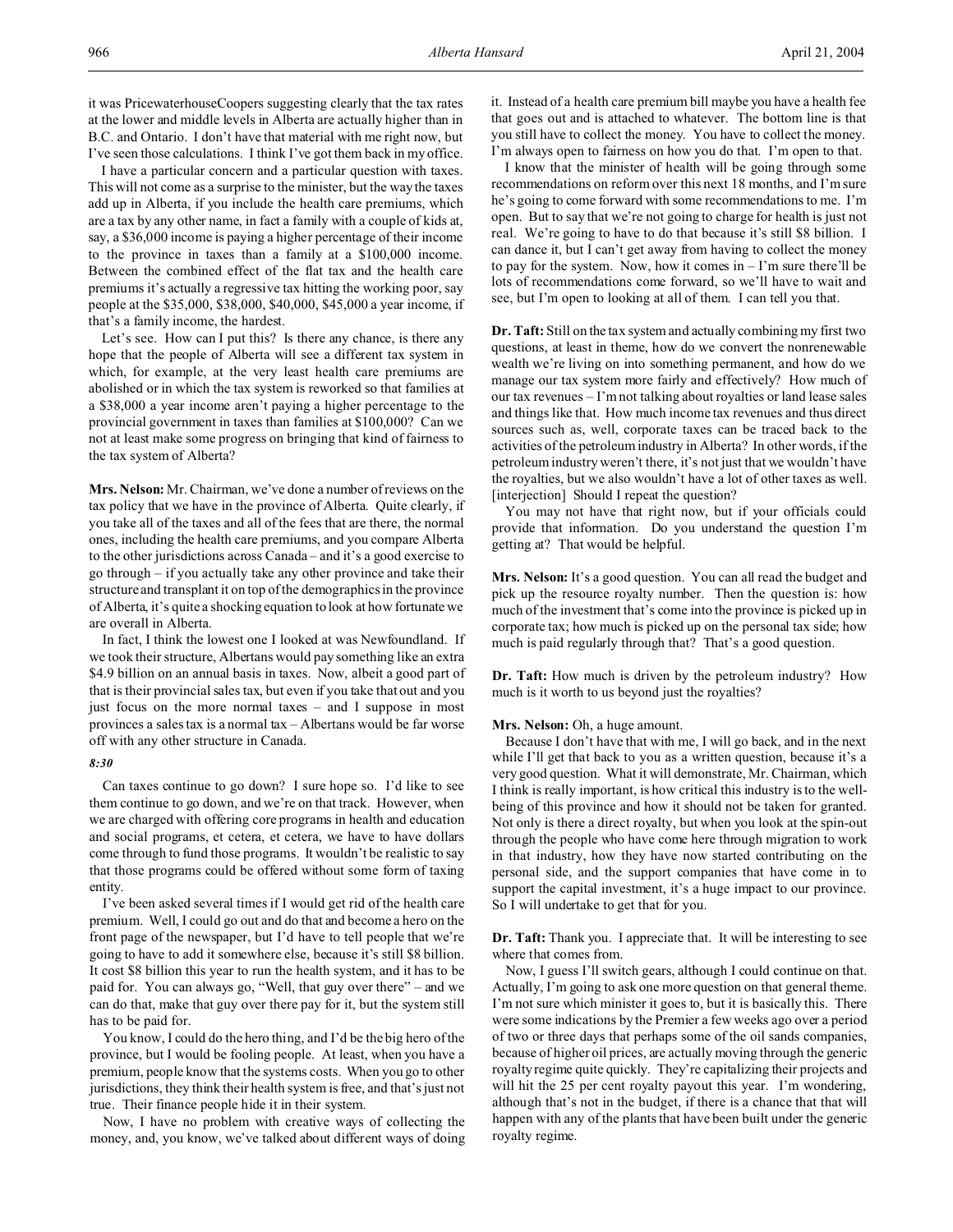**Mrs. Nelson:** Well, let's keep in mind that part of the generic scheme was that all companies were brought under one structure. As the capital was invested, they were required to pay 1 per cent of the gross revenue. So revenues have been coming in all along. Now, as the capitalization of that project goes through, it then starts to step up and transfer up to 25 per cent, which is a net. The transition from the 1 per cent gross to the 25 per cent net is on a project-by-project basis.

Naturally, with higher prices the recovery is quicker than was anticipated at the time. So there is a potential that some of those projects could transition over sooner as opposed to later because – let's be very candid – we've had higher than normal or anticipated oil and gas prices, oil in particular, which has a positive impact on the recapturing on those facilities.

#### **Dr. Taft:** Will that happen this year?

**Mrs. Nelson:** I don't know if it will happen this year, but you may see it in the next couple of years, which would be a number of years ahead of schedule, quite frankly. That'll depend on if the price stays firm.

The forecasts from industry, quite frankly, are not that way. They're expecting that there would be a correction in the market and that the end prices will come off. However, we're not seeing that at this stage. So we're going to have to monitor that. That's one of the hard parts, to look at that on the long term when you have so much volatility and uncertainty in where that price is going to end up and, really, no control over what the price is going to look like. So we'll monitor it, but it may be ahead of time.

# **The Chair:** The hon. leader.

**Dr. Taft:** Thank you, Mr. Chairman. Well, let's switch gears completely and go to public/private partnerships, which are one of the business areas of this particular department. Certainly, on this side of the House we have serious questions about P3s involving forprofit partners and especially private-finance initiatives, as they're called in other jurisdictions. Today we've had information that the Calgary courthouse, for example, is really going through the roof in terms of costing.

So the frustration here for the opposition and I think the concern by the public is that the process seems very murky. Let's just pick the courthouse for an example. If the province had simply gone to tender in the traditional way for the courthouse and all the bids had come in and the envelopes were opened and instead of \$150 million they were \$300 million, the process is very clear: then it's back to the drawing board.

## *8:40*

What we have here, it seems, is a much murkier process where we don't know and it's not immediately clear what's driving up the costs. Is it the cost of the money? Is it the borrowing costs of the private investor? What are their borrowing costs expected to be? Or is it changes in their rates of return? The lead investor in the Calgary courthouse is a big insurance company. Well, the insurance company's gone through some turmoil. Are they looking for higher rates of return? So there's all this turmoil and turbidity around the whole process of P3s, and that's being played out in the Calgary courthouse.

What is this government going to be doing to ensure that the process of selecting and improving P3s is as open and transparent as the traditional method of getting bids, publicly opening the envelopes, and going with the lowest bidder? What can we expect here? How are we going to know anything?

**Mrs. Nelson:** Mr. Chairman, when we entered into our new fiscal framework, we said that where appropriate we would consider using alternative financing mechanisms, which would be different from our normal pay-as-you-go cash purchasing or cash outlay. One of those alternatives was what's called P3s. Others were things such as REITs, such as bonds, or going to the market itself.

Part of my other role in chairing the Treasury Board table is to work with the proposals that come in. In fact, we actually have an outside body that helps with an assessment of what projects might qualify for a P3, and then we go through a cost-benefit analysis. We said that we would use the vehicle called P3 if in fact it made sense for Albertans to do that, if in fact the criteria that were there were laid out, and if they weren't, you heard our Premier in question period say that then we wouldn't do it.

Our job when the proposal comes forward is to do an assessment on it, and we go through quite a lengthy process. I can tell you that Treasury Board members sometimes get a little tired because we spend copious hours with officials going over this process and trying to make sure that we cover all of the issues that might be there so that we can assure Albertans that we have made the best selection for the use of their money. It's a very long, long set of deliberations. If they make sense, we'll go forward. If they don't, we'll ask for a redrafting or we'll go to an alternative.

I am not afraid to say to you that part of the evaluation is that I have to look at the strength of our balance sheet and the market of the day and the investment community at that point and say: is this a better investment based on the strength of the balance sheet of the province, or am I better off to go and see the benefits of the risk transfer that can occur with a P3 and move that over and do an investment analysis based on a lot of criteria? So it's not quite as easy as standing up when the bids come in and opening an envelope and saying: rah, rah, here we go.

Some of the most successful P3s that we have had in this province are very clearly our extended health care facilities that are built by the private sector that enter into an operating agreement and contract with our Minister of Seniors and our minister of health to deliver a service, and they're very successful. They're very successful and have demonstrated that not this year or last year but for a number of years and continue to be that way. Are there other potentials for P3s? Yes, and we will evaluate them, and if they make sense, we'll proceed.

We may very well proceed in this situation, but we're in a process of evaluation, and therefore we have to have that option to do that. We made a commitment to Albertans right from the very beginning that that's exactly what we would do, and that's where we are right now.

**Dr. Taft:** Well, the problem is that this very long and involved process is not at all open to public view or public comprehension. In fact, it gets so complex that there are going to be areas where the public doesn't have confidence in the process. So I think you're opening a can of worms with some of these P3s. I really do. I'm concerned that we're building into the very structure of government unnecessary long-term costs. So you can be sure that we will be watching these very closely indeed.

My last question – and then I'll allow the member from the third party to jump into the debate – is around auto insurance. I'm looking at page 209 of the business plan, for example. I guess my question really is very simple. I don't see anywhere in the material a clear statement that a performance measure for the government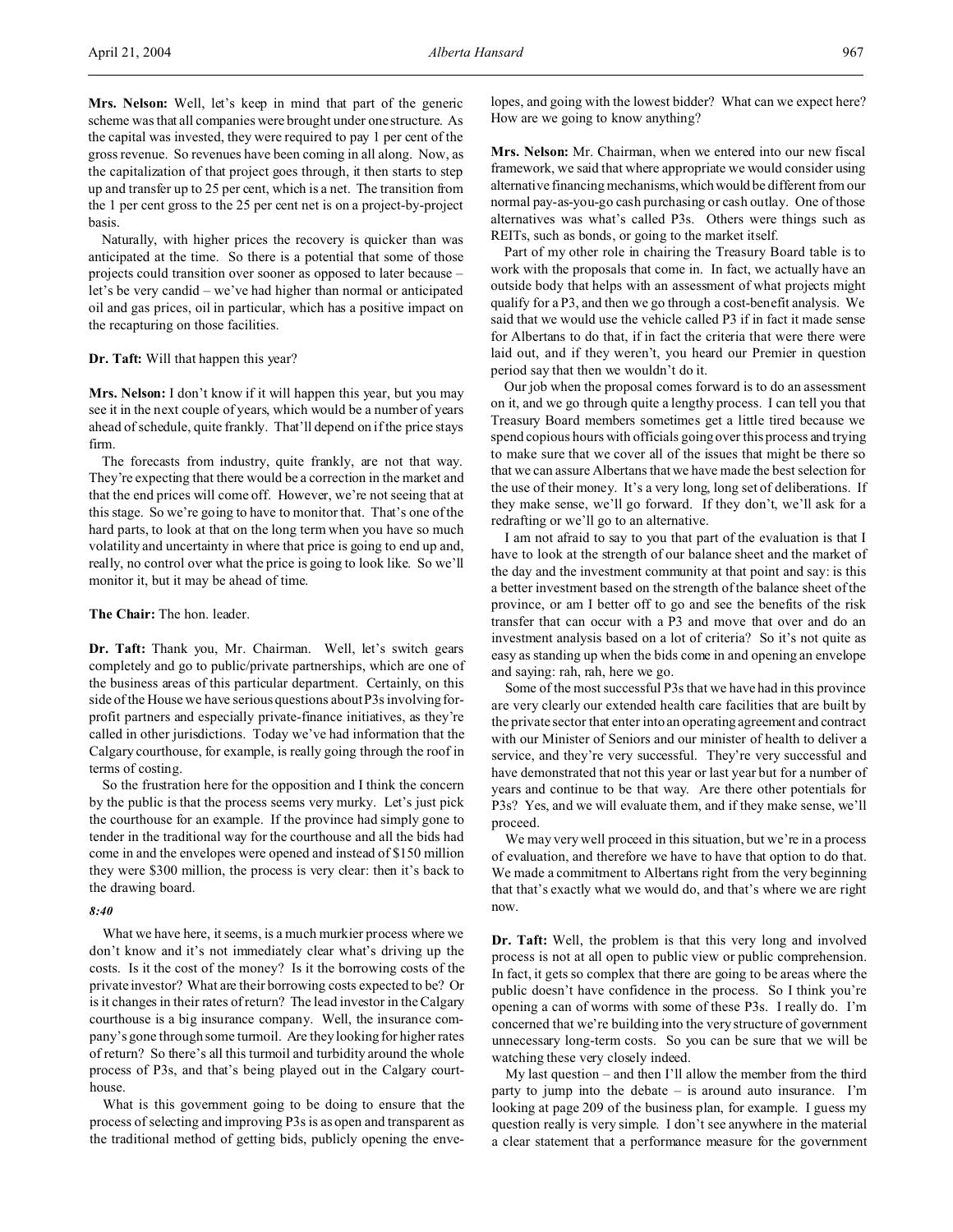under auto insurance would be to ensure that less expensive auto insurance is available for Albertans; in other words, a performance measure that says: this year auto insurance premiums on average will be lower than they were last year. It's not in here. Can you tell me why not?

**Mrs. Nelson:** Well, our job is to make sure that the law of the province is upheld, and that is that Albertans must have a certain minimum amount of public liability and property damage for automobile insurance. In fact, it's against the law to drive a vehicle in Alberta without automobile insurance. Our job is to make sure that automobile insurance is available, that it's affordable, and that it's accessible to Albertans.

Also, as hon. members will know, there is an office called the superintendent of insurance, and his job is to make sure that insurance is being delivered in accordance with the criteria that we've laid out within the province. This last year he's had an added job trying to implement a new structure into the province. We'll be moving into a new dynamic once this implementation is in place, and we'll have a more hands-on approach to automobile insurance within the province, far more so than we've had before. The regulations for that are being developed right now as we speak.

Is it easy? No, it's not. Has it been a long road? You better believe it has. Our goal has been to make us comparable to the other jurisdictions in Canada, and we weren't. We haven't been. Particularly in certain categories, Mr. Chairman, we haven't been. So we are committed to doing that, and we believe that the structure we're bringing forward will put Albertans at an advantage compared to what they have been in the past.

Now, some categories of drivers will see a substantial change and lowering of their rates. Others will see a more minor change and lowering of their rates.

I think that by the time we get through the summer, you'll start to see the direct impact of this new structure. Now, everybody will get into it as their insurance policy renews. Someone asked me earlier today: why a year? Well, it's only fair that they get to get into it as quickly as possible, but it will take a year for everybody to be fully implemented into the system. In that time frame, Mr. Chairman, we will keep the freeze on so no one will be creeping up until the new implementation hits them on their renewal date. That was, I think, the most appropriate way to go through the implementation.

But our objective is to bring rates down. There's no question on that. They were out of line and out of reach for particularly most young or new drivers. In fact, quite frankly, they were outrageous. They hadn't done anything wrong. Now if you're a bad driver, you're going to pay. You're going to pay big time. So you need to take some personal responsibility and drive wisely and well because if you don't, you will pay. There's no question on that.

So we'll be there this summer, Mr. Chairman.

#### *8:50*

**The Chair:** The hon. Member for Edmonton-Highlands.

**Mr. Mason:** Thank you very much, Mr. Chairman. I just have a few questions for the minister in connection with the government policy regarding reductions in the corporate income tax rate. This was announced as part of a package some years ago, when Dr. West was finishing his term as the Finance minister, with an objective of moving the corporate tax rate down from 15 per cent to 8 per cent, I believe. The government has not stayed completely on track with its four-year plan for this reduction, but it is continuing to move in that direction, and there's a further reduction in this year's budget.

Now, the Auditor General in previous years has raised the

question of how the government justifies this as a program. In other words, he treats it very much like any other program of government. It's a decision which costs the Treasury money, so it's deemed almost as an expenditure, and there has to be some sort of objective which is to be reached by the expenditure. Furthermore, those objectives, or those goals, need to have some way of being measured.

So my question is, first of all, to the minister: is there a really clear and specific objective other than sort of the general philosophical answer from the government that we often get that, you know, if we can reduce taxes for corporations, it means more investment, more jobs, that sort of thing? But is there something very specific, and is there a way of measuring the loss of tax revenue for the province?

The government also in the past had talked about the need to stay competitive with jurisdictions like Ontario and so on, which also had a fairly aggressive plan under the former Conservative government to reduce corporate income taxes. Now, my understanding is that that's no longer the case with the new Liberal government in Ontario. So is there still a race to the bottom in terms of corporate tax rates with other provinces, particularly Ontario, that Alberta needs to participate in?

I guess that the last point on the corporate income tax is: how does the government assess this in terms of a priority relative to other forms of tax reductions? The Leader of the Official Opposition has raised the question which we've been raising for years, the question of the health care premiums tax and why a tax cut such as that, an elimination of health care premiums, wouldn't be more beneficial in that it would put money directly in the pockets of families in this province rather than in corporations. Presumably, Mr. Chairman, those families would then spend their money in Alberta, and it would have a strong economic impact. I just would like to get the minister's comments on that and why that wasn't chosen as an alternative form of tax cut.

Thank you.

**Mrs. Nelson:** Well, Mr. Chairman, when we review our tax policy, we do a number of things. The first thing is to look at the competitiveness of the tax policy and make sure that we are not disadvantaging Albertans and Alberta businesses. The goal to reach 8 per cent on the corporate tax is still there. We believe that we can reach that goal, but we've always said that we have to do it if it's affordable. When we look at the balancing between other program demands, as you've alluded to, it hasn't gone as quickly as some of us would like to see it go, but it's on a steady decline.

Most people think we focus on being competitive east to west, and while that's important, our biggest competitor, really, is stateside. We have to look at the competition from the United States as to what it does to our industries and our competitive advantage of being in that integrated market system. We're an exporter, so we have to be alert and aware of what we're faced with down south of the border as well.

Now, we've got a number of jurisdictions in the States that have a far better competitive tax advantage than we have, so we have some goals to reach. We have surpassed all jurisdictions in Canada and continue to excel as a result of it.

Now, the trade-off is what happens when we lower taxes here on the corporate side. Well, you see clearly the reinvestment, those dollars being re-employed back into the economy, and actually we've seen that your city of Edmonton here, the capital, the last couple of years – I don't know what it will be this year – has been either the number one or number two economic growth success story in Canada. That's a result of industry re-employing those dollars – and some of them would be the tax-cut dollars – back into the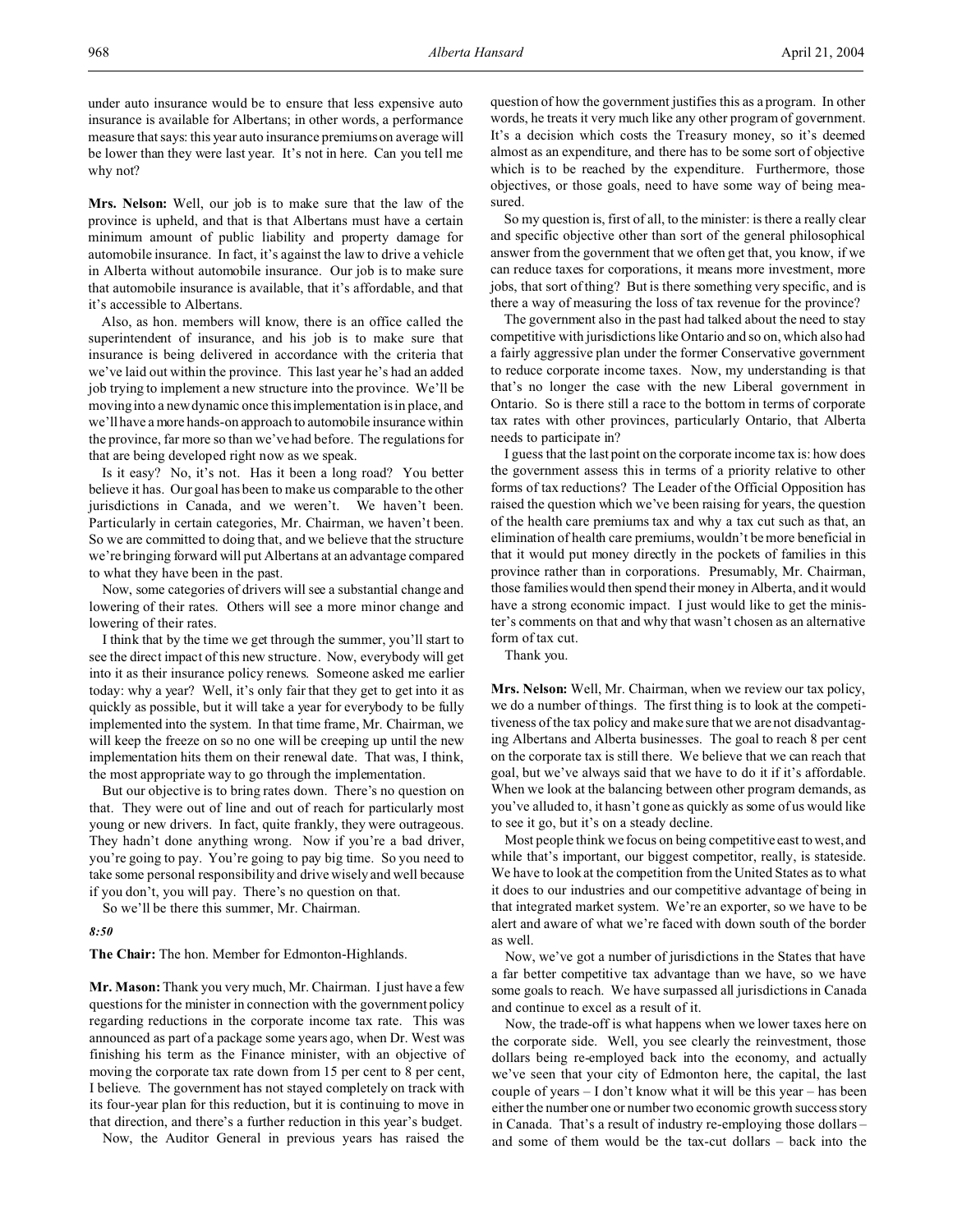economy and having development take place. I mean, the growth here is phenomenal, and I don't think that would've happened if we hadn't had a competitive regime and a structure that was conducive to investment coming into this province.

That structure has been the thing that has attracted the investment in the north and, consequently, has brought it into the service area, particularly in the financial services, in the city of Edmonton, the capital of our province.

So the benefit is there, and it keeps coming in, and as long as we maintain the best competitive advantage that we can afford while at the same time servicing other core programs such as health and education, et cetera, then I think we have struck the right balance in the priorities that we set within the budget. That's always the tough one to do because some would like more on the tax cut; some would like more on the program spending. Striking that balance is difficult when it gets down to budget time.

Quite frankly, Mr. Chairman, that's where I applaud our standing policy committees. Our standing policy committee chairmen have a tough job because everybody has a great idea, and they have to cut through the endless list of priorities and bring forward a recommendation. I meet with our standing policy chairs after the business planning and sit down with them, and they have to then, even though they're representing different ministries, give me an idea of the priorities that they believe are there so that I can go to Treasury Board and say: this is what we have heard. It's quite a culmination through the process, starting in about September following through to the budget presentation.

So I applaud our standing policy chairs because there's never any end to requests that come through for them to look at, and every one of them is a top priority. So I thank all our SPC chairs and the committees that work so darn hard to bring forward recommendations to Treasury Board.

**Mr. Mason:** Mr. Chairman, I'd like to flag the piece that didn't get responded to, and that is the measures and objectives that the Auditor General has talked about.

But let me move on to the question of royalties. There are a number of royalty give-away programs that this province has had for some time. Now, there is mention made that some of these programs may be reviewed, but no specific change is announced in this budget, Mr. Chairman.

For years the Auditor General has raised the alarm about the fact that many of the government's royalty give-away programs, including the Alberta royalty tax credit, do not have objectives that allow Albertans to assess whether they represent value for money, but unfortunately we haven't seen any move to resolve those issues, address those questions. We've just seen a number of additional delays in addressing the \$400 million plus that are given away in royalties each year. So I'd like to ask the minister about that.

#### *9:00*

I'd also like to go to the question of property taxes. Now, at the same announcement, which I attended as a brand-new MLA, by the previous Minister of Finance, Dr. West, he talked about an objective of gradually eliminating the provincial government's role in collecting property tax for education. What he was going to do was freeze the total amount that the government took and not freeze the rate but let the mill rate decline because the total revenue from that source was going to be frozen.

Now, this has been changed since the current minister has been in office. I guess that I wonder how much higher the provincial government is prepared to allow property taxes on the provincial side to rise. The revenue from school property taxes will rise 5.7 per

cent in 2004-05, so homeowners and businesses will be paying \$77 million more in school property taxes when they get their tax notices later this spring. I'm wondering if the minister can explain the reasons for this change in policy as well.

Thank you.

**Mrs. Nelson:** Mr. Chairman, on the situation with the collection of school property taxes it has been the vehicle and the tradition to collect them on an annual basis. This year we in fact reduced the rate by 2.3 per cent. It wasn't frozen; it was actually reduced.

Again, when you have growth within a province, people come to our province, and we want them to come here. We want the migration, but we've often said – and I'm sure the hon. member opposite recognizes – that they don't bring the schools and the hospitals and the roads with them. So you have to accommodate these people, and you can't accommodate them if you don't collect the revenue and there's only one taxpayer. Now, you can do it this way or that way or the other way, but the bottom line is that you have to have everyone participate in providing programs within the province. The method that's in place today is the one that we use. I can't get it any simpler than that.

**The Chair:** Members of the committee are reminded that we now go to the next 10 minutes in which members who have not yet participated have an opportunity, and should they not, then we'll go back to the opposition, and the minister answers either way. So we're now going to start the final 10 minutes.

The hon. Leader of Her Majesty's Loyal Opposition.

**Dr. Taft:** Sure. Thank you. It may be now most appropriate to jump from the generalities we've had to some specifics, and perhaps I should just read some questions into the record, and the minister could have her staff respond in the fullness of time, as they say.

In looking at the detailed line-by-line information in the budget, a number of issues come up that we're compelled to ask in the opposition as part of the process of accountability. This is on page 142. I understand that Alberta Finance is only requesting \$3.9 million for pensions, insurance, and financial institutions. Last year it spent \$4.9 million, so we're looking at a million dollars less this year, and percentagewise that's quite significant. Why?

On page 143 the budget for the minister's office is being increased, and this is a dangerous example to set. The minister's office is increasing its budget by close to 20 per cent. I am shocked and appalled, Mr. Chairman, and I would like an explanation. Well, she can respond in writing.

**Mr. Mason:** That's your first use of that phrase as the Leader of the Official Opposition.

**Dr. Taft:** There I am.

**An Hon. Member:** It'll roll off your tongue after a while.

## **Dr. Taft:** I'll keep working on it.

Equally, on page 143 the minister's communications budget jumps significantly, hitting \$422,000 as compared to \$352,000 the previous year, about a 20 per cent increase. Again, why? What extra communications are going on there?

My supplemental to that question on communications would be: how much money is being contributed to the communications budget by the Public Affairs Bureau? So this is, I assume, part of it. What's the other part of communications activities worth, that portion being from the Public Affairs Bureau? I'm wondering if this increase in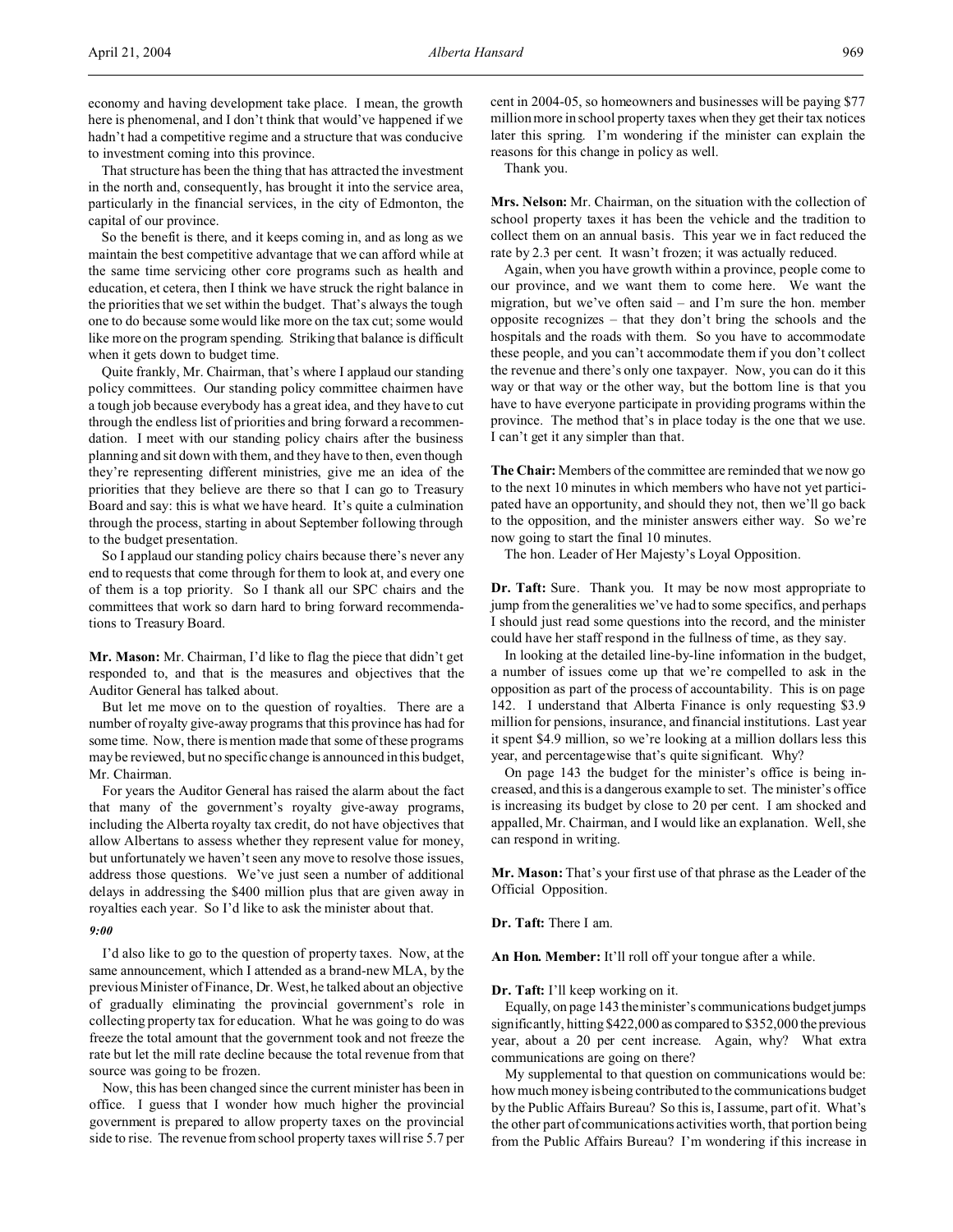communications might in fact be related to the need to promote the new auto insurance program being implemented.

The budget on page 145 for the corporate management services to the Alberta Capital Finance Authority is increasing by 21 per cent, from \$298,000 to \$362,000. Why would that be happening? Why is the government expecting a drop in internal government transfers this year as outlined on page 149? It's, I think, a pretty significant drop. The forecast amount for 2003-04 is almost \$116 million. The estimate for the year in question is only \$84 million. That's quite a drop. Why?

On page 149 if we look at forecast as opposed to budget for the last fiscal year in several of these categories, most of them, the expenditures are over the budget.

## **An Hon. Member:** What page?

#### **Dr. Taft:** Page 149.

What is the minister going to be doing this year to ensure rigorous conformity to the budget standards? Is she going to crack the whip, or is she going to allow things to just kind of flow along?

On page 153 it indicates that the Alberta Insurance Council is expecting a 33 per cent increase in revenue from premiums, fees, and licences. Could you provide some details, please, on those fees, premiums, and licences? What's the explanation for that, and what are some of the details?

I think, Mr. Chairman, in light of the need to move on to the Department of Revenue, I will take my seat. Thank you.

**The Chair:** Hon. Minister of Finance, we have a little more than four minutes.

**Mrs. Nelson:** Four minutes? You just want to vote? Then we'll call for the vote, and we'll undertake to write back.

#### *9:10*

**The Chair:** Are you ready for the vote after considering the business plan and proposed estimates for the Department of Finance for the fiscal year ending March 31, 2005?

#### Agreed to:

| Operating Expense and         |              |
|-------------------------------|--------------|
| Equipment/Inventory Purchases | \$75,340,000 |
| Nonbudgetary Disbursements    | \$75,059,000 |

**The Chair:** Shall the estimates for the Department of Finance be reported?

#### **Hon. Members:** Agreed.

**The Chair:** Opposed? Carried.

#### **Revenue**

**The Chair:** Just to quickly review then. The minister will take approximately five minutes, and if the opposition so agrees, longer. The next 45 minutes will be allocated to questions from the opposition. The remaining 10 minutes will be allocated to questions from government members or, failing that, members of the opposition. That's our understanding.

We're ready, then, for the next department. The hon. minister.

**Mr. Melchin:** Thank you, Mr. Chairman. It's an honour to be here and present the Ministry of Revenue's estimates for the year 2004- 05.

Before I start, I'd like to introduce a number of individuals from the Department of Revenue that are here with us this evening. The first is Robert Bhatia, the deputy minister. Bonnie Lovelace is our senior financial officer, who works in multiple roles for both Finance and Revenue. Christine Oness is with financial services; Juliette Blair, manager of business planning and reporting; and Glenn Shepherd, my executive assistant. I'll have them all stand, and we could maybe give them a . . . So we thank them for the excellent work. We are fortunate to have very strong professionals in the Department of Revenue.

The Ministry of Revenue's business focus is on a number of aspects. One of the key ingredients is its focus with respect to the province's revenues. You'll notice in the estimates and in the business plan that the revenues of the government continue to grow: over \$9 billion in our estimates, \$9.275 billion, growing to about \$10.3 billion over the next three years in the business plan. As such, the resources of the department will grow as we ensure that we have the right levels of personnel and people to manage and collect and ensure that the revenues of the department of the government are secure.

I thought I'd just clarify that, first off, the department is responsible, as you see, for the income taxes – personal, corporate, hotel, insurance, and tobacco taxes – and not directly responsible for any policies with respect to education property taxes, which reside in Municipal Affairs.

Other revenue sources such as royalties would be with the Ministry of Energy. Gaming would be in the Gaming ministry, though we work on one of our strategic priorities, five of which I thought I'd outline, one being the revenue management framework. In addition to the collection and policy with respect to the taxation we work with all of the departments and, clearly, closely with Finance with respect to what we refer to as a revenue management framework, making sure we have the right planning for revenue streams for now and into the future to see that we will have sufficient revenues to meet the needs of the services and programs that the government will need to deliver in the future.

Another strategic area is the endowment funds. The department is responsible for the investment policies, risks, and management of the endowment funds: the heritage fund, the foundation for medical research endowment fund, the Alberta heritage scholarship fund, the Alberta heritage science and engineering research endowment fund. So we are working hard at strengthening these funds and their policy aspects to ensure that they're affordable. We look to inflation-proof even the heritage fund as we go forward.

We are working hard with respect to our investment organization and management division. There are a number of things we're working with. This organization manages a portfolio of about \$40 billion.

I thought I might mention that one of the areas of growth in resources is in this division. Last year alone on this \$40 billion we added over a hundred million dollars over and above our benchmarks that we set for trying to assess performance. So we have added substantial value to all of these funds in earnings performance over the past year in record. That continues to be very critical to us, to ensure that we have the right resources for electronic service delivery, developing techniques to implement tactical market decisions quickly, keeping pace with evolving industry standards, enhancing data integration, risk management, straight-through processing, just a number of the things that face this division continuously.

Also, the fourth area I thought I might highlight quickly: securities regulation. Alberta is strongly committed to improving the efficiency of our capital markets, Alberta's capital market in particular. We are leading and actively promoting the development of an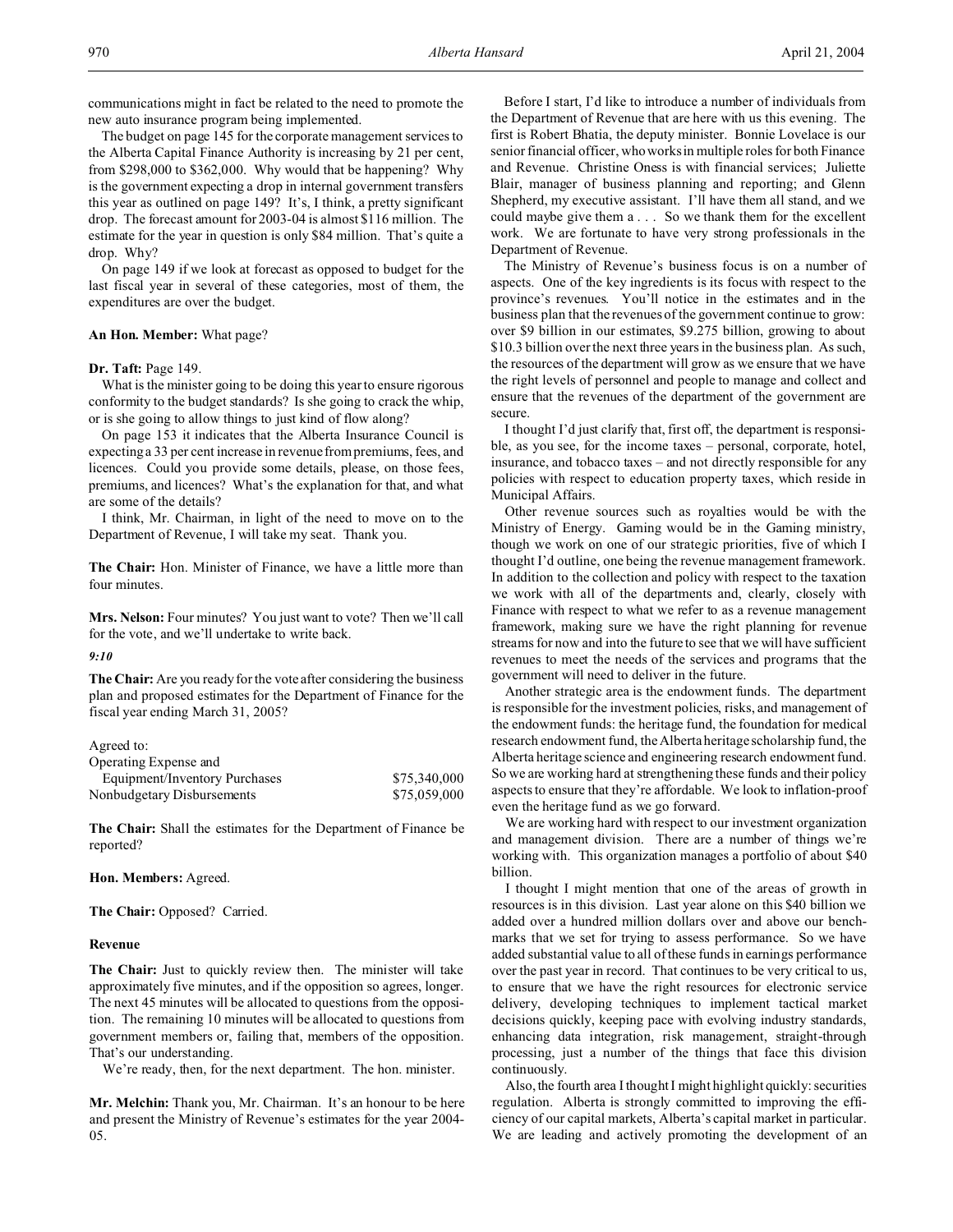efficient, cost-effective provincial and pan-Canadian system of securities regulation. We chair a committee of provincial ministers with respect to securities regulation and are actively working toward ensuring that we have the best regulatory structures for capital markets in this country.

Fifthly, I thought I'd touch on our tax administration. As I'd mentioned, with the scope and size of revenues as they continue to increase in the province, the growth in the economy, and the growth in the revenue streams, it becomes even that much more important that we ensure that we have the right personnel, auditors, compliance to ensure that the full amount of revenues as would be due by the individuals are collected and it's fairly applied and to ensure that the compliance is met. We have addressed that by ensuring that additional resources are going into our department in this respect for hiring of systems personnel, and we will continue to over the next three years.

Certainly, in response to some of the Auditor General's comments we have actively been working towards a few things such as: we've updated our assessment of risk in each of the tax programs; we've determined the auditor coverage required to refine the assessment and assess the risk, and our budget contains a three-year plan to improve audit coverage; and the recruitment and facilities plan has been developed, and the first stage of recruitment is underway. So we're very pleased with the organization we have and the maturity of that and the resources that are allowed to ensure that the revenues are there for the future to provide for the needs of Albertans.

I'll conclude my remarks there and be happy to entertain any questions as they arise.

Thank you, Mr. Chairman.

**The Chair:** The hon. Member for Edmonton-Mill Woods.

**Dr. Massey:** Thank you, Mr. Chairman. I have some questions for the minister with respect to the heritage trust fund. I noticed in the February 25 news release from Alberta Revenue that the trust fund saw a total return of \$2 billion, with \$703 million being transferred to the general revenue fund. I guess my first question to the minister is: with the huge surpluses that the government and the province experience, why does the fund continued to be tapped for programs? Is this not the time when the . . .

**An Hon. Member:** We didn't hear that.

**Dr. Massey:** I said: why is money being taken from the fund to support programs? It seems to me that this would be an ideal time to inflation-proof the fund and to build it up. In all the doorknocking that I've done and every time the heritage trust fund comes up, many Albertans consider it, whether the government does or not, a rainy day fund. They look at it as something fairly sacred that shouldn't be touched unless absolutely necessary. I think some of that came through in the two surveys that the government did on the fund. There's a very protective attitude towards the fund. So I guess my first question would be: why is the fund still being drawn down?

# *9:20*

**The Chair:** The hon. minister.

**Mr. Melchin:** Thank you, Mr. Chairman. With respect to your question about the Alberta heritage savings trust fund, the income has been, as you know, for years taken and put towards general revenues. In fact, it has been the policy for some number of years that that be the case. By legislation we are required once the debt is repaid to actually inflation-proof the Alberta heritage savings trust fund, to retain sufficient dollars to do that. So it is actually policy that we will, and we have a commitment and obligation even by legislation to do that. It then becomes a matter of timing and priority of use of the funds.

The heritage fund actually has been structured as an endowment fund so that the proceeds of the income would have a purpose, and that purpose has been to support the priorities of the government; therefore, that's why the income goes to general revenues.

As you've mentioned, Albertans do want us to see that this fund is retained for the future. They do want to see that we work towards retaining the real value of this fund, and therefore we do have the commitment to doing that. I would say that the priority when you come down to a choice of do you pay off your mortgage or do you invest in your savings for the future for your retirement are almost equivalent values. They're both good choices. It would be a very good choice to actually retain money in the heritage fund and build it up and have more income, but it's equally advantageous to get rid of the risk of the debt, pay off the debt and, therefore, not have any more interest expense. So you actually improve your financial position by an equivalent amount, and then it's subject to which one performs better.

Obviously, last year we made more income. The two years before we actually had losses and were better by paying off debt. But you do get rid of obligations to other third parties by paying off debt and not being bound to those, and it's a very wise and a prudent strategy, just as you would suggest: why not pay off your own mortgage. That improves your own net worth as an individual and your own financial stability to have that. So they're both good choices. It has been a priority selection of Albertans to tell us also to pay off debt, and that's why we take that approach first.

**The Chair:** The hon. Member for Edmonton-Mill Woods.

**Dr. Massey:** Thanks, Mr. Chairman. To the minister again with respect to the fund. He mentioned that once the debt was paid off, the fund would be inflation-proof. Is that all that's going to be done?

**Mr. Melchin:** It's an obligation to do that as a minimum. Whether or not there could be more in future surpluses to add to the growth of the fund are still other options. Clearly, I can't foresee or predict or forecast what those future decisions might be, but certainly once the debt is paid, those are options. In fact, even in our requirements right now surpluses have to go towards either paying off debt, which in this case would be gone, or building up other assets, capital fund or endowment funds like the heritage fund. So surpluses could very much in addition to inflation-proofing be added to the heritage fund if that was deemed to be the priority.

**Dr. Massey:** Could I ask: is that same investment strategy applied to the other funds that are managed?

**Mr. Melchin:** As you mentioned, there is the scholarship fund, the medical research fund, and the science and engineering in addition to the heritage fund. Do they employ the same strategy? We have an endowment policy committee. It actually has a number of private-sector individuals and two MLAs specifically charged with looking at the investment decisions of those four funds. They are not yet identical though their policy benchmarks for asset classes are moving towards the same. The reason is that they all have some long-term attributes. They are all expected to be here for well into the future and therefore can take a longer term investment strategy. So we do look at all of them having similar attributes for being able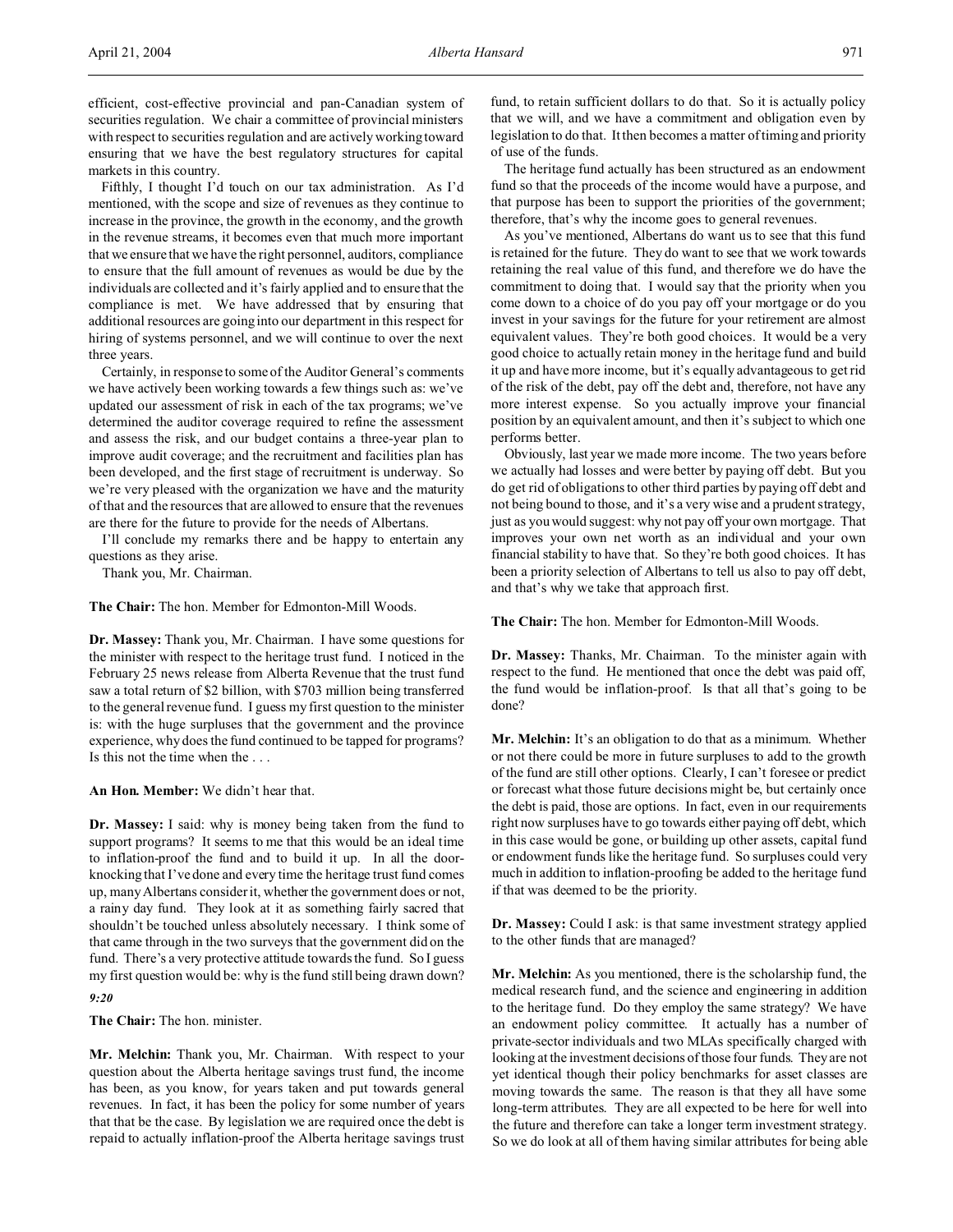to invest in equities, not just public but private equities, and other asset classes other than just fixed income. So, yes, they have not quite identical but very similar, very close to the same, asset class mix.

**Dr. Massey:** Thanks for those answers.

I guess one last question about the heritage fund. The heritage fund's key performance measure used to be a four-year annualized market value rate of return measured against benchmarks established by the clients. This performance measure has been changed. Can we have the reason why?

**Mr. Melchin:** I wonder if you could quote the page you're referring to so I can get to that page.

**Dr. Massey:** I'll get it. Do you want to go ahead?

**The Chair:** The hon. Leader of Her Majesty's Loyal Opposition.

**Dr. Taft:** Thanks, Mr. Chairman. I could have the same general discussion with this minister as I had with the last one in terms of securing the long-term revenues of the government of Alberta in the days in the future when our royalty revenues inevitably diminish. Or perhaps the minister actually has a different view on the situation and feels that with the scale of the oil sands reserves we don't face any time in the foreseeable future a decline in our revenues from petroleum resources. So I'll start with that question. In looking down the road 10 years, 15 years, 20 years in the future, which I hope he's doing, does the minister see a time when the provincial government's revenue from petroleum resources of any kind starts to diminish, or will we be in a situation throughout the next 15 or 20 years where while conventional oil diminishes, nonconventional resources will cover off the downfall? Will we have a continuous flow of wealth in all?

**The Chair:** The hon. Minister of Revenue.

**Mr. Melchin:** Thank you, Mr. Chairman. One of the main focuses in the department is a revenue management framework, and that is looking much more long term at all of the revenue sources so that we ensure that we have the right mix of revenues that could be sustainable well into the future. So in answer to that question: yes, we work very closely with Energy on their longer term outlook.

There's no way of guaranteeing, but when you look at the various scenarios, what reliability is there in revenue from energy sources? For the foreseeable future, certainly in the next 10 years – it's hard to ever predict oil and gas revenues in the sense that price is such a significant factor in the quantity of revenue. One of the greatest factors, we all know, is the volatility of price in commodities. So we know that we are subject to that volatility continuously as we rely upon it. Therefore, that's why the introduction of the sustainability fund, to try to take some of that volatility out. Though when you look over the long term, you should be able to predictably expect certain averages.

It is true that conventional sources of oil are already on a decline. You can go through this a little more with the Energy department when they come forward for their estimates. But gas, certainly, when you look at the next 10 years – it gets harder to forecast with any certainty when you look at 20 years. But when you look at the total oil sands, conventional and gas, certainly Alberta for the next foreseeable future has a good sustainable source of revenue from energy. Very subject to the volatility of price, but production volumes and the like are going to look fairly strong.

#### *9:30*

When you look at the oil sands, those are long-term projects, even beyond 10-year projects. They are really the 20-years-plus projects. We know that the reserves are there for substantially longer, and we know that as the billions of dollars are being invested, even our own revenue streams start transferring from 1 per cent of gross to 25 per cent after they've recovered their payout. So we start then increasing our revenue streams on the oil sands almost to offset declines in the other conventional oils.

So we have a very good source of energy from the oil and energy sector for years yet to come, but our forecast and planning is still trying to look and plan for beyond those dates because we all know that this is a declining resource. It's not renewable.

# **The Chair:** The hon. leader.

**Dr. Taft:** Thank you. Would it be possible for the minister to share the framework or share the documents underpinning that framework with us in the Legislature?

**Mr. Melchin:** I'm not certain what it is that I can get published. We're dealing with estimates. I'll certainly take that under advisement and see what it is that we can share.

**The Chair:** The hon. leader.

**Dr. Taft:** Thank you. Now, in that same framework we talked about what I imagine is the line for nonrenewable resource revenues or some line like that. I assume that there's another line going out years and years for gambling. Maybe there isn't. So my first question is: is there?

Secondly, then, given the foreseen expansion in casinos over the next three to five years, what is the projected revenue expected to be from those casinos? Are we expecting a dramatic growth or more casinos with less take per casino? Certainly gambling is a major source of revenue. I assume that you've looked at that. What's down the road over the next few years in those revenues?

**Mr. Melchin:** In some respects when you get into a lot of these, they're policy choices. Those would be better answered more directly by the specific departments because the revenue sources from them are very significantly impacted by what policy choices you make. Just for example, tax rates. As we make those, that impacts revenue amounts. Our main revenue sources, as we plan forward, are items – the major items are not those items, though we do acknowledge the gaming revenues in our three-year business plan. You see it already in front of you. Rather than trying to speculate in estimates on all of those – it isn't the purview, really, of my own estimates to actually speculate on the revenue streams of all of those well into the future.

**The Chair:** The hon. leader.

**Dr. Taft:** Thank you, Mr. Chairman. I should just confirm right now, just a really quick question, if I heard the minister properly that he's – what was I hearing? I don't want to put words in his mouth on inflation-proofing the heritage trust fund. I heard some phrase in there, but I didn't catch it. What was he saying?

**Mr. Melchin:** We do acknowledge even by our own recent survey a little over a year ago that Albertans do value the heritage fund and want it kept there well into the future, and as such I would fully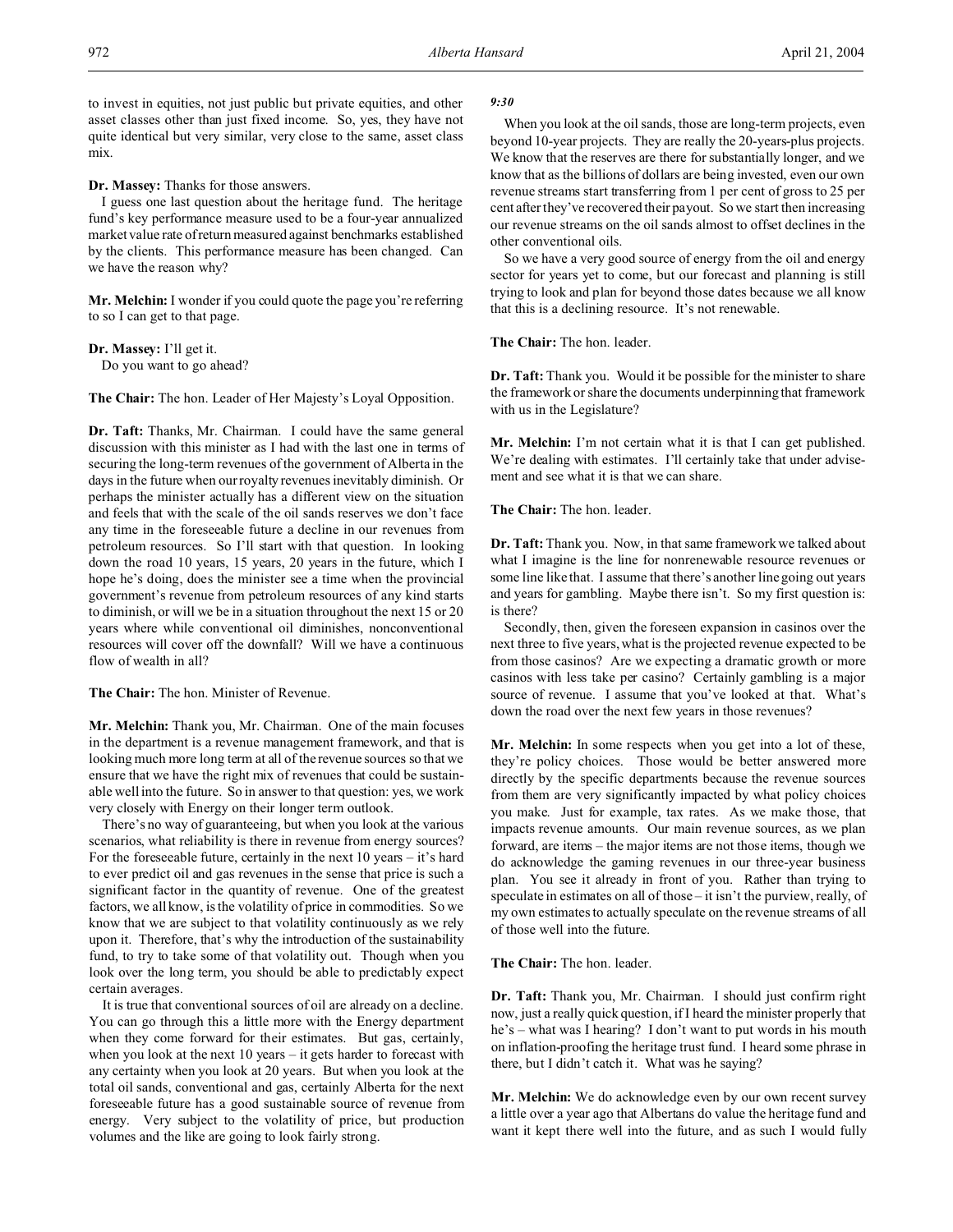**The Chair:** The hon. leader.

**Dr. Taft:** Thank you. Do the same provisions apply to the other endowment funds like the heritage medical fund and the science and engineering fund?

**Mr. Melchin:** Those funds actually have different thresholds or requirements legislatively. The medical fund, for example, was started at \$300 million, and it cannot go below \$300 million, but by policy that's long since been changed. The ingenuity fund: we're trying to retain that value of \$500 million.

But we're putting in further parameters. We've been working hard on the scholarship fund, on the medical fund, and on the science and engineering fund to ensure that they have policies, spending decisions like you would have in a pension fund, that ensure that the value of the fund is there. So, yes, inflation-proof.

We are actually implementing policies which we call a spending rule; i.e., that the funds should spend no more than a certain percentage of that fund each year. We set a target, actually, of 4 and a half per cent. So if they can spend no more than the last three years' average of the value of that fund, 4 and a half per cent – the fund is expected to earn closer to 7 per cent – over the long term that will ensure that those funds retain an inflation-proof value. That's how we're controlling it. That will give a predictable level of cash flow that you can spend for scholarships and for medical and science and engineering research. They get a predictable level of cash flow without worrying about the volatility of the fund from year to year, but over the long term it will ensure that the fund is also inflationproofed. So by policy we are specifically implementing that.

**The Chair:** The hon. leader.

**Dr. Taft:** Thank you. I think that this question relates to the discussion we're having. On page 368 of the business plan there's a term used. Actually, I think it may be used in several locations, but it's used there. The term is "superior investment returns." I am wondering: how is that defined? How would we know if you were having or not having a superior investment return?

**Mr. Melchin:** It's a hard question to answer. That's why we set benchmarks. For example, when we invest in – and I'll take the Canadian exchange – the TSX, we might invest in the top hundred companies on the TSX. If we took that specific index for those top hundred companies, our objective is to add value over and above what that performed. So when you employ fund managers, they are expected to perform better than the index of that fund. That would true for bonds and for equities, and they will all be benchmarked so that we do have an ability to assess our fund managers as well as our overall performance.

Now, to give you an example of recent performance. I only have it for the nine months of last year since the year-end has not yet been reported. I did say that on these four endowment funds we have actually added over a hundred million dollars over and above our benchmarks in the last nine months of last year. That's the excessive performance in dollars on these four endowment funds being

managed. So that's what should be the requirement, that we add value over and above what the index is. Otherwise, you would just passably invest it in some index.

That is the expectation. That is the performance measure, and it is something to which we ought to hold everyone accountable.

# **The Chair:** The hon. leader.

**Dr. Taft:** Okay. Thank you. Obviously, in taxes there's a constant concern of compliance. You know, are we actually getting the taxes that we hope to get through the laws and regulations we put into effect? How much are we losing? Which program areas does the minister feel have a high risk of noncompliance with tax laws? Where are we at the most risk here?

**Mr. Melchin:** When we look at the taxes that we collect, I don't know that you could say one is the most. On the personal income tax side, for example, we actually have an agreement with the federal government, that collects our personal income tax. That whole area of responsibility has actually been transferred to the Canada revenue agency, and we work with them. So the risk component to us actually is there, and we work with the federal government in this regard, but it is their direct responsibility by the agreements which we have. In that regard, we would say that we are still satisfied with the level of the compliance work that they are doing.

#### *9:40*

On the corporate income tax, for example, even in some of those areas we have an overlap with the federal government. We agreed that we will use the same calculation on taxable income. Our corporate income tax: we collect the tax, but we rely upon the federal government, also, in their audits of corporations, in the verification of the calculation of taxable income. So we have a dual role actually. The federal government does quite a bit of audit on the corporations, and then we do very much specific audits on things like the Alberta royalty tax credit. Those are some of the more difficult areas.

Now, as we're moving on the federal government's transitioning out of resource allowance into royalty deductibilities, that's going to be more problematic in that it will shift more burden to our department. That's why we have actually added more in our budget this year to add more compliance and audit staff to specifically manage that program. We've identified that as an area that has some complexity to it and, therefore, have addressed it by adding more people and resources.

**Dr. Taft:** What's the future of the royalty tax credit program in Alberta?

**Mr. Melchin:** The Alberta royalty tax credit program is still in place. There's no policy decision yet anywhere on the table to remove it, so by policy, even in the business plan going forward, that still is there.

It's a very small component, really, of the royalty structures. You know, the royalty income the last year has been \$7 billion, \$6 billion in the previous years. It's price and volume driven. The lower the price, the higher the royalty tax credit. So when prices have been high like this, the credit is smaller. So it's \$120 million, \$130 million. It certainly can grow beyond that to \$200 million, but in relative terms to the billions of dollars that are collected, it is a very minor component of the program. It has helped spawn development by the smaller companies to invest and has played a very integral part of the overall royalty structure inside it.

So there's no plan at this stage. The policy decision for that still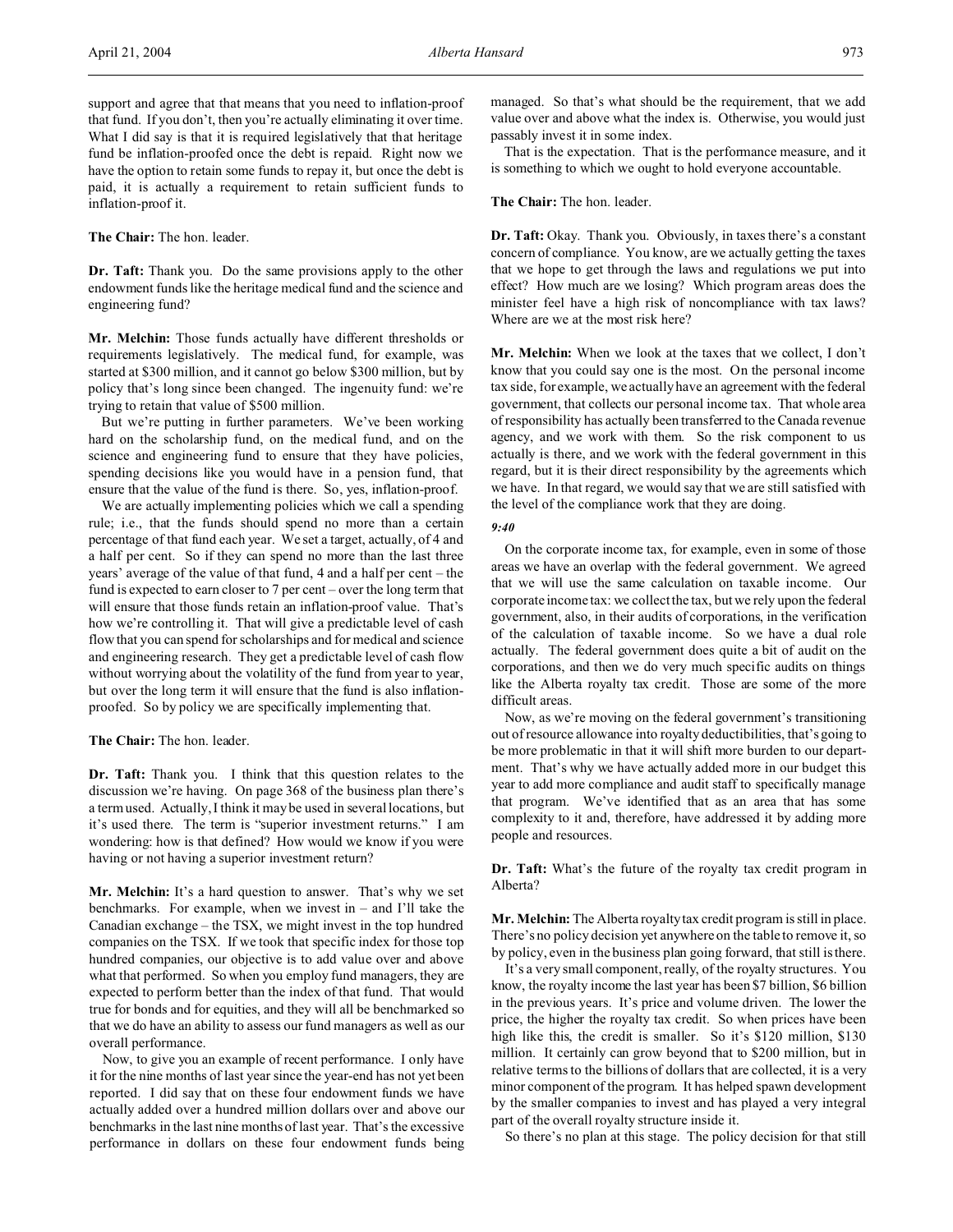resides in Energy, so you'd specifically have to question Energy on the policy of that. We administer the collection of it through the Alberta corporate income tax. That's how it's actually administered.

**Dr. Taft:** Is there a serious discussion occurring in this department on separating federal and provincial income tax processes so that we end up with what I think is in place in Quebec, a two-tax system? There has been talk of that kind of thing from time to time. Is that under active consideration?

**Mr. Melchin:** We have actively worked, actually, with the federal government. The Canada Customs and Revenue Agency is now its new name. They've approached us about even collecting our corporate income taxes, for that matter, and our other taxes. So we have specifically questioned back: well, let's make sure that we first understand the arrangement and the value that we receive on the personal income tax. So we've done quite a bit of work to understand that.

We've come back to the assessment that we are going to stay with the federal government in collecting personal income taxes. It would be too expensive for us. They actually subsidize it; that concerns me a little bit. With their organizational structure it costs them more – our arrangement for the personal income tax is that they keep the interest and penalties assessed on personal income tax to offset their costs of collection, administration, and compliance. We get the full amount of the personal income tax. They remit the full amount of the personal income taxes owing to us, and they keep the interest and penalties for the work. It actually costs them more than the interest and penalties that they collect. We are not about to set up an organization. That would be very difficult given that the numbers of filers personally is substantially more than the numbers of corporations, you know, the millions of Albertans. So the scope and size and magnitude to do that would be very complex, and we are not entertaining that.

With respect to corporate income tax we actually provide that service for substantially less than the cost of the interest and penalties, so quite likely we'll retain collecting our corporate income tax rather than having the federal government doing that for us. There are smaller numbers. Some of the programs are very particular to Alberta, like the Alberta royalty tax for example, so we still have by objective decided to retain collection of the others.

**The Chair:** The hon. Member for Edmonton-Highlands.

**Mr. Mason:** Thank you very much, Mr. Chairman. About two weeks ago I asked the Premier during question period about the federal government program to eliminate income tax for armed forces personnel who are serving in particularly dangerous overseas theatres, and the Premier undertook to produce an answer at some time in the future and to consider the matter. Now, yesterday the hon. Member for Edmonton-Castle Downs, whose riding contains a fairly significant proportion of people in the armed services, jumped on the bandwagon of that issue and put a similar question to the Premier, and the Premier this time provided something of an answer. But I wonder, Mr. Chairman, if I could ask the Minister of Revenue to explain exactly what is going to take place, what the provincial role in this is, if anything, and what he expects the cost of the program to be to the Alberta treasury.

**The Chair:** The hon. minister.

**Mr. Melchin:** Thank you. Actually, that question was addressed to me yesterday, which I did answer. When we were first asked it, it is correct that we weren't certain of how the federal government immediately after their budget was going to implement this. Depending on how they chose to implement exempting military personnel when they're on dangerous missions overseas or otherwise, it could impact whether it applied as a direct flow through for Alberta taxes or not.

What we did find out and discover is that there will be clearly an exemption from the calculation of taxable income. Therefore, if it's not included in taxable income for federal purposes, we follow the same calculation of taxable income for provincial purposes. As a result, the military personnel will not pay federal or provincial income taxes. We do agree on our systems, that the only way to keep any ability for the federal government to collect our personal income taxes would be to keep some semblance of the same calculation of taxable income. It would get too complex for us to start developing our own rules for everything, and as such that's part of our tax collection agreement.

That will cost us approximately a million and a half dollars. Certainly, we're pleased to support our armed forces and see that that policy would follow through. They do outstanding work, and we're proud of the great work they do. We'll see that that will flow through to them.

# **The Chair:** The hon. Member for Edmonton-Highlands.

**Mr. Mason:** Thank you very much. I much appreciate that answer from the minister, and we were certainly pleased as well to support that direction and glad that the government is onside with it, even though it apparently would happen whether the government wanted it to or not. What I take from the minister's answer is that it's a federal decision. Nevertheless, I think the result is very positive.

I want to ask a sort of general question. It has to do with what the government sees its core finances as being. I ask this question in light of the longer term reduction in revenues as a result of oil and gas. Particularly a high proportion of our royalty revenue comes from natural gas, and it is a declining resource, notwithstanding the prospect of coal bed methane coming on stream.

# *9:50*

We've also seen a dramatic increase over the past few years of government revenue that is sourced from gambling activities, and at the same time we're seeing a reduction, which I asked the Minister of Finance about, in our corporate income tax. I guess my question is: are we at risk of becoming too dependent on more volatile sources of revenue or nontraditional sources of revenue such as gambling revenue, and does the minister feel that our core income tax revenue is sufficiently strong that we can base government programs on those revenues with a view to maintaining stability? I'll just recall for the minister the decision a couple of years ago to cut some programs, including some programs for native children at risk and so on, because of a sudden drop in oil and gas prices. Does the government feel that the core revenues of this government will be vigorous enough that they will be able to sustain all of the necessary programs without those kinds of hiccups which result in disruption of program delivery to people who need them?

# **The Chair:** The hon. minister.

**Mr. Melchin:** Yes. We do view that income taxes, the tax structures are core revenue sources, clearly. So when you're planning going forward long term, acknowledging that nonrenewable resources such as oil and gas – they are going to be there for some foreseeable future, but they sooner or later are a nonrenewable resource.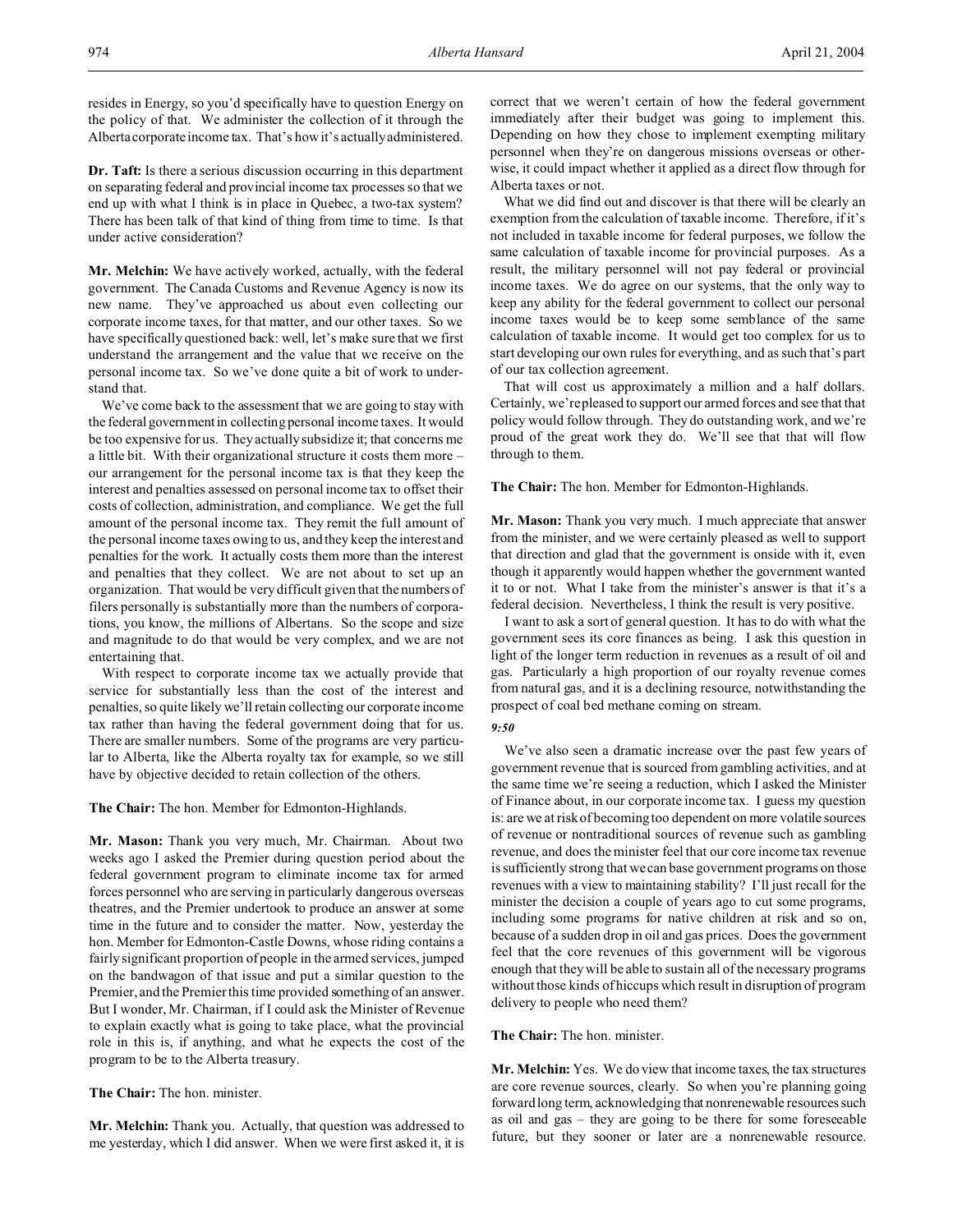Therefore, you have to plan that income taxes or some form of taxes, whether it's the exact ones we have today or not, will always form a strong basis of any government. That's true of all governments, to form one kind of a tax or another for its core revenue.

Now, with respect to policies putting more dependence on volatile sources, I'd say that actually the converse has been the case. The example I'm going to give you already is the personal income tax policy of two or three years ago, when we reduced personal income taxes by about a billion and a half dollars by the policy to go to the single rate 10 per cent. We actually collect more today in absolute dollars than we did then, and the personal income tax stream has been continuously strong growing. Estimates, for example, this year are going to be \$5 billion. Going forward, a forecast of \$5.4 billion, growing to almost \$5.8 billion in personal income tax. Very strong growth.

What has happened – and this is true also of tax planning – is that if you make taxes too punitive, especially on income kinds of questions, you drive a lot of the income sources either out of the jurisdictions, underground, and a whole bunch of ways to avoid tax. So making sure you have the right macroenvironment does a lot in attracting people, which is what has to happen. We broadened the base. We're actually collecting more in absolute dollars to provide it and actually have a more stable base for personal income tax than we had previously despite a lower rate.

Now let's take a look at the corporate income tax rates that we've been reducing. This year's forecast has an anomaly from some past years' adjustments which dropped it down to about \$1.8 billion, but it's still in the \$2 billion threshold. So despite that we've been reducing corporate income tax rates, our absolute dollars we're collecting aren't dropping. Even by reducing the corporate tax rate from 12 and a half down to 11 and a half per cent, we say that we're saving businesses, by that calculation, \$142 million, yet in our forecast we're going to collect still an equivalent \$2 billion going forward, because what's happening is that we are providing an economic macroframework that is attractive to people for investing.

These are not so anecdotal. They're very real about people choosing to invest money here, which creates the jobs for people, creates the jobs for Albertans, which creates the tax base. We need the companies to come here. We need the individuals to want to locate here. So you need good personal structures and you need good business structures in rates.

I have yet to find without exception – and I don't mean to say that we follow what New York fund managers are going to have to tell us, but we do have a \$40 billion fund that we invest on behalf of the heritage fund and pension funds, and some of that we deploy to fund managers throughout the world. I've asked this invariably of all of the fund managers that we've ever used, and these are very large institutional people out of New York: tell me about Canada. I don't solicit their response or the direction they ought to take. They all say some wonderful things about Canada, and we do have a lot to be pleased about with this country. We have a great country. In rank to the world we have much to be pleased with.

What they all come back with is this "but," which I find very annoying, and it's not my personal bias. They actually feel a little: I don't want to offend you. I say: well, tell me what you're going to say. They say: in Canada you tax too much, and we actually get better returns by leaving our money right here in the United States versus investing our money in Canada.

Whether you call it real or not, it is true our tax rates are higher here than in the United States. The largest financial centre of the world views Canada as a small market and not a better place to invest than the United States. It's that type of thing that actually makes our climate destructive to growth and opportunity. So we can'tignore the world competitive market forces of attracting capital. You need the capital to finance the oil sands of the future. We need the capital intensive industries here in Alberta to grow. We need the marketplaces of not just New York, London, Tokyo but anywhere else in the world to want to come to Alberta and say: this is a great place to come and invest.

So tax rates are critical. It is some of the fundamental analysis they look at with respect to the return on their investments

# **The Chair:** The hon. Member for Edmonton-Highlands.

**Mr. Mason:** Thank you, Mr. Chairman. Well, you know I appreciate the minister's comments in that respect, but I would just caution him that when any investor gets a revenue minister in their office, they are going to tell that revenue minister that they'd really like to pay less taxes.

Notwithstanding what he said, there is a high rate of investment in Canada and Alberta, which in my view has a lot more to do with the opportunities that are presented by the people of this country and their education. Even their health care system has been cited as a significant advantage for employers locating here compared to the United States and certainly the continuing high prices for petrochemicals in the world. There's a world shortage, and Alberta has some conventional petrochemical reserves left and significant resources in the Athabasca oil sands as well.

I guess I would disagree with the minister. It's not the low corporate taxes particularly that are attracting the investment into this country, but it is the many other advantages we have, not the least of which is the fact we've got the oil and gas, and that's what's driving the boom in Alberta, in my view, not the government's tax policy. I would submit that if our corporate income taxes were not reduced from 15 per cent, we would still see a high level of investment in this province simply given the high price of oil and natural gas at the present time.

**Mr. Melchin:** Obviously, we'll agree to disagree on the point. If you think you can independently put taxes up and also have the same level of growth rates – when Canada actually went on a divergent path, which we did, our tax rates compared vis-à-vis United States in the '50s and '60s were comparable. Canada chose to go a path of substantially higher tax rates through the '70s, '80s, and '90s, and our growth rates through those periods of time and our actual wealth, GDP per person substantially lagged and got wider and wider.

Now, we've been improving in Canada over the last number of years, so we are starting to narrow the gap. We are starting to reduce the productivity gaps, and they are measured and quantified and known by investment managers throughout the world. We can say that, yes, it's a revenue minister, but I'll tell you that a guy out of Goldman Sachs, a chairman who used to work for the Federal Reserve Board, a very senior official, could certainly give you a whole different perspective on the world economy and marketplaces and the impact of not leaving sufficient dollars in the hands of those that make the high-risk investments to see that they can and will take the risk.

# *10:00*

They can go anywhere in the world to do a lot of these kinds of projects. The oil sands in Alberta is not the only place in the world where there are even tar sands. There are other places where they have alternative choices for energy. It's true that we have a lot of good things like highly educated labour, and those add to the great attractiveness of Canada. We have some great things like that. That's true. But the economic questions, the real cost questions of tax rates have a major impact.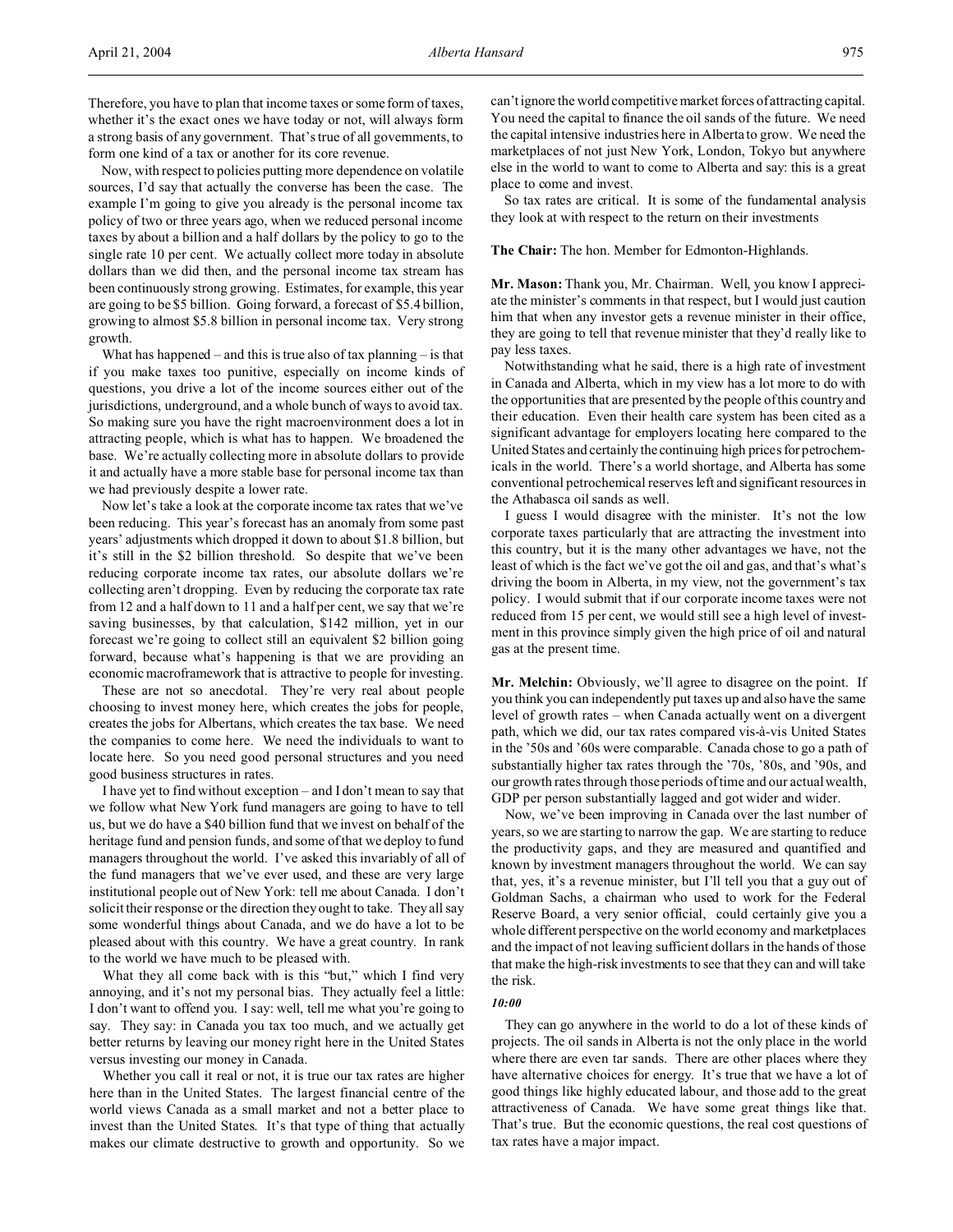The attraction of other companies to Alberta. If you ask a lot of the companies that have come to Alberta, individuals as well, it's not just for taxes. Many of them add that it is part of the contributing factors to the decisions to locate right here, because of the fiscal environment that is attractive in Canada, not just even to the world but right in Canada as to the major reason for the prosperity, even beyond just the oil and gas sector. Tax rates: very significant in that equation.

**The Chair:** The hon. Member for Edmonton-Mill Woods.

**Dr. Massey:** Thank you, Mr. Chairman. Going back to a previous question, the performance measure that I was asking about is one that's on page 368 of the business plan. I don't have my last year's budget. If the minister doesn't have it right now, maybe we can get it later. The performance measure was changed.

**Mr. Melchin:** I've just got to make sure that I'm clear on which one we're talking about. The measure is the "five-year weighted average market value rate of return for endowment funds compared against the weighted average policy asset mix rate of return." Is that it?

# **Dr. Massey:** Yes.

**Mr. Melchin:** Okay. We actually have been continually revising a number of our benchmarks to make sure that we've got the right indices. None of them come with: you've got the perfect benchmark. They come with pluses and minuses. So this one in that respect we felt was better. It's not that the other one was bad; it's just that we felt that this was better. The issue was that it was more reflective to move to this one.

We've always had some benchmarks that measured some longterm rates; a four-year average, for example. We just wanted to move to a five-year partially because we hadn't also had on all of these funds a five-year historical record to do it. On the heritage fund, for example, we'd just barely gone from a transition, which was solely fixed income, to a blended fund now, an endowment policy which has got equities and real estate. We haven't had a long enough period with that to actually move to a five-year, and that's why we're now going to the five-year.

**The Chair:** The hon. Member for Edmonton-Mill Woods.

**Dr. Massey:** Thank you. I wonder if the minister could comment upon the Auditor General's . . .

**The Chair:** Now, hon. member, we go to the 10 minutes. Do we have anyone?

Then you're on. Please continue.

**Dr. Massey:** Thank you. I wonder if the minister could comment on the Auditor General's observation and his recommendation that "the Ministry of Revenue decide how much more audit work it should do to minimize the risk of revenue loss from taxpayers and claimants not complying with tax legislation." He goes on for a couple of pages about some of the audits that they did and the money that was claimed and seems to raise the issue of there not being enough audit work done for us to really be assured that the money that the government is owed is actually being collected.

**Mr. Melchin:** We're actually very supportive of the Auditor General's recommendation. His recommendation was such that he didn't know if we had or had not. He asked: "Let's make sure that

we're clear. Do we have the right amount of resources to do the work to ensure that the risk is sufficient in measuring compliance?" He said that he would want to over this next period of time work at that and get better answers to it. So that's what's he tasked our department to resolve.

In that respect we have come back saying that we needed more resources to appropriately manage the growing revenue streams that we have, and they are growing numbers of people, growing numbers of companies, individuals, and tax filers. So from that, we have increased this year's budget to add additional compliance, audit, and systems work in our department. The department has actively worked, as I'd mentioned previously, to assess the risk in each program. We've determined audit coverage requirements, what would be the right level of coverage of audit, and we refined those in the estimates to address those risks. We have a three-year plan to actually improve audit coverage.

We've already started on recruitment. We've been doing this through last year as well. Actually, this isn't new; this has been ongoing. As the province continues to grow, so do we need to have a sufficient number of people to administer and collect those revenue streams, a very important, a very vital part of all of the tax programs. They are voluntary compliance in most cases. You expect people by law to file a tax return, and you have to have means to know if they have or have not or if they've reported the right amount of income.

Those are all parts of sometimes voluntary compliance, and therefore you need sufficient levels of audit and compliance techniques to ensure that you've reduced the risk. In that respect, I'm pleased to report that we have been doing a good job. We assessed that we need to add more, and this budget also responds by adding more resources, individuals as well.

**Dr. Massey:** Just one more question, and it was again a recommendation from the Auditor General that the objectives of the tax-exempt fuel users program be evaluated and be made explicit.

**Mr. Melchin:** We have spent quite a bit of time examining the taxexempt fuel use program, worked with the industries that are specifically involved. There is expansion of scope in that that has probably gone beyond its original purpose. Its purpose was to ensure that a lot of these industries are working off-road and are not necessarily using the infrastructure of roads, but we wanted to encourage economic development in the rural areas, be it in areas like forestry, oil and gas, and so forth, and encourage the investment. So the policy was to ensure that in those areas they wouldn't pay the fuel tax for that area that's directly associated with incurring the work and the investment activity for providing the work in that area.

So it meets a very viable policy objective that was established back in the '80s for that program. It still is ensuring that there's a good, strong industry of trucking and you name it, all of the people that are associated with off-road vehicles that are partially on and off and those that are entirely off. We've reviewed the program. We're satisfied that the program is still meeting objectives. We are looking at simplification aspects of that program right now to make it easier for compliance both for the reporters and for ourselves in monitoring compliance.

**The Chair:** The hon. leader.

**Dr. Taft:** Thank you. Given that we're down to the last four minutes or so, what I would like to do is just read some questions into the record, and perhaps the minister could respond in writing.

I'll try to give the page references here. Page 308 indicates that the department is expecting a lower rate of return, substantially lower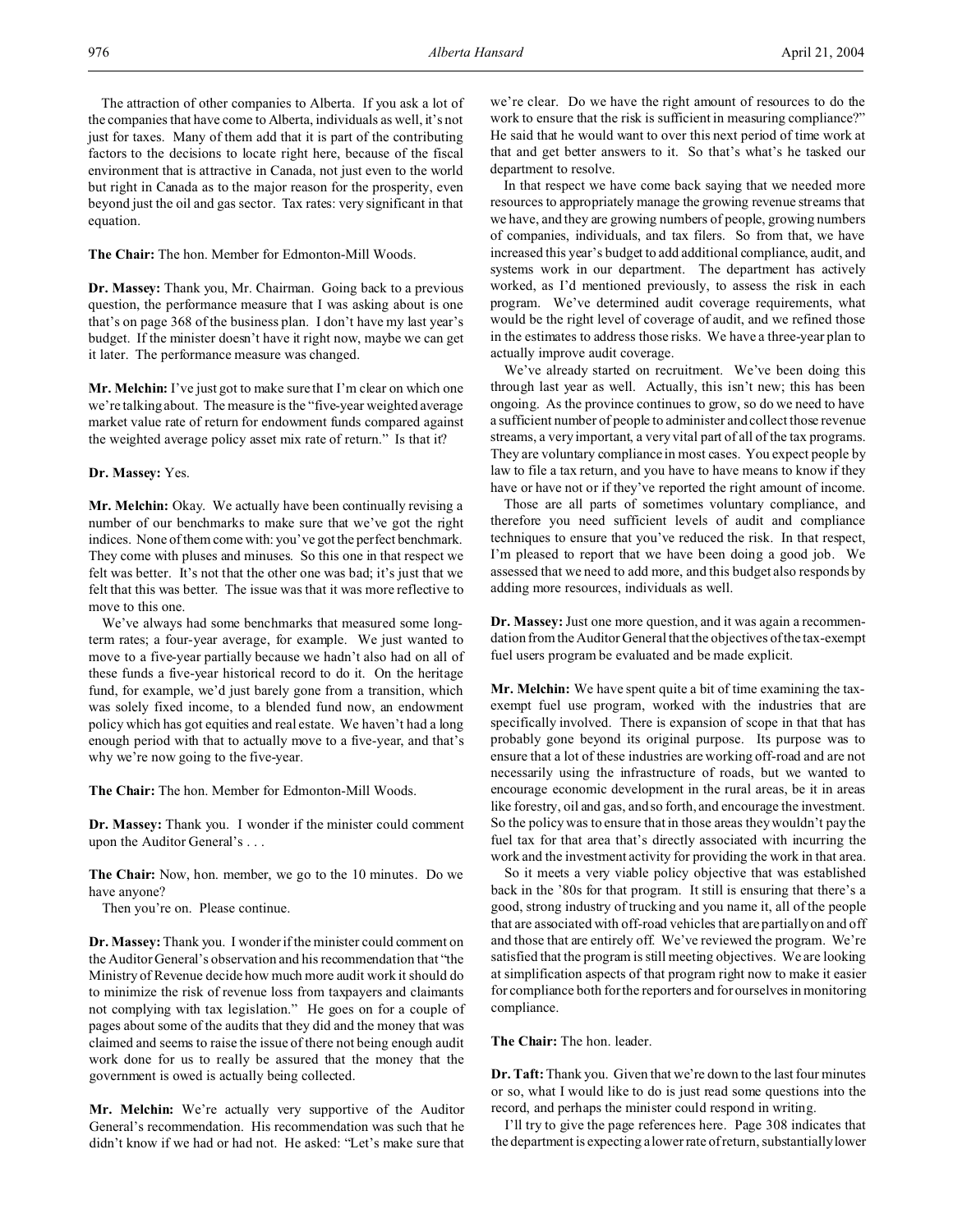Page 309 lists various tax streams coming into the department. How much loss of revenue did the department predict for this year because of the cigar tax cut? Likewise, what loss of revenue is predicted because of the elimination of the aviation fuel tax on international flights? Some numbers there would be helpful.

# *10:10*

On the same page, page 309, the Revenue department is expecting to receive exactly \$60 million in hotel room tax, not \$60 million and 1 cent but exactly \$60 million. Has there been any examination given to the possibility of dedicating that to tourism marketing, or would that be done perhaps under other departments?

On the next few pages, pages 310 to 313, there are reports on the various funds managed by the Revenue department. Some of these funds, like the Heritage Foundation for Medical Research and the heritage scholarship fund, see I believe some significant increases in management fees, and an explanation of that would be valuable. What's happening there?

Page 314 indicates that spending on insurance claims, premiums, and services will actually be very considerably less than last year. Assuming that that's realistic, that's a great thing. But what was the basis of that calculation? Why are we seeing that drop there?

On page 315 under Alberta Securities Commission we are seeing operating costs rise fairly significantly. It's about a 14 per cent rise, something like that. In any case it's fairly significant: a million and a half dollars. Why would that be? So on page 315 that's the operating costs of the Alberta Securities Commission. Why is that increase so considerable there?

Finally, on page 317 we're seeing the number of full-time equivalent employees of the ministry increase, especially in the department, significantly I think, at 31. Why? Maybe that can be explained as well.

With those questions, Mr. Chairman, I'll take my seat, and I think we can wrap up this discussion. Thank you.

**The Chair:** Are you ready for the vote on the estimates after considering the business plan and the proposed estimates of the Department of Revenue for the fiscal year ending March 31, 2005?

Agreed to: Operating Expense and Equipment/Inventory Purchases \$50,660,000

**The Chair:** Shall the estimates be reported? Are you agreed?

# **Hon. Members:** Agreed.

**The Chair:** Opposed? Carried. The hon. Government House Leader.

**Mr. Hancock:** Thank you, Mr. Chairman. I would move that the Committee of Supply rise and report the estimates of the Department of Finance and the estimates of the Department of Revenue and beg leave to sit again.

[Motion carried]

[The Deputy Speaker in the chair]

**Mr. Lougheed:** Mr. Speaker, the Committee of Supply has had

under consideration certain resolutions, reports as follows, and requests leave to sit again.

Resolved that a sum not exceeding the following be granted to Her Majesty for the fiscal year ending March 31, 2005, for the following departments.

Finance: operating expense and equipment/inventory purchases, \$75,340,000; nonbudgetary disbursements, \$75,059,000.

Revenue: operating expense and equipment/inventory purchases, \$50,660,000.

**The Deputy Speaker:** Does the Assembly concur in this report?

**Hon. Members:** Agreed.

**The Deputy Speaker:** Opposed? So ordered.

head: **Government Bills and Orders** head: Second Reading

#### **Bill 30**

#### **Metis Settlements Amendment Act, 2004**

**The Deputy Speaker:** The hon. Member for Bonnyville-Cold Lake.

**Mr. Ducharme:** Thank you, Mr. Speaker. It gives me great pleasure at this time to move second reading of Bill 30, the Metis Settlements Amendment Act, 2004.

Prior to discussing in more detail the contents of Bill 30, I would like to provide some background to the Metis Settlements Act. The Metis Settlements Act was passed in 1990 along with three other pieces of legislation: the Metis Settlements Accord Implementation Act, the Metis Settlements Land Protection Act, and the Constitution of Alberta Amendment Act, 1990. Together these acts established the first and still only recognized form of Métis governments and land base in Canada.

The Metis Settlements Act established settlement governing structures and responsibilities and the authorities of the province. The legislation passed in 1990 recognized the Métis settlements as a form of local government in Alberta. Although the legislation provides powers of self-governance for the Métis settlements in many areas, it is important to remember that neither the settlements nor the Legislative Assembly intended that the legislation should be viewed as creating a form of self-government based on concepts of aboriginal rights.

The Constitution of Alberta Amendment Act, 1990, underscores the continuing jurisdiction of the Legislative Assembly and specifically indicates that the legislation was not intended to effect any aboriginal rights.

When the Métis settlements legislation was passed in 1990, it was recognized that many of the structures and processes that were being established were new to both the settlements and the province. Both the settlements and the province took the view that proceeding with the legislation at that time would provide the experience necessary to evaluate its effectiveness and that eventually changes would likely be required. It has now been nearly 14 years since the legislation came into force in November 1990. While some minor changes were made to the Metis Settlements Act in 1998, it was apparent then and even more obvious now that significant changes are required to improve the effectiveness and efficiency of settlement governments.

A significant effort was made in 1999 to bring forward legislative amendments. That effort was not successful as critical issues could not be resolved. Since then, the problems that were identified in the legislation have continued to have a significant impact on the ability of the settlement governments to make decisions and to provide accountable and transparent governance for the communities.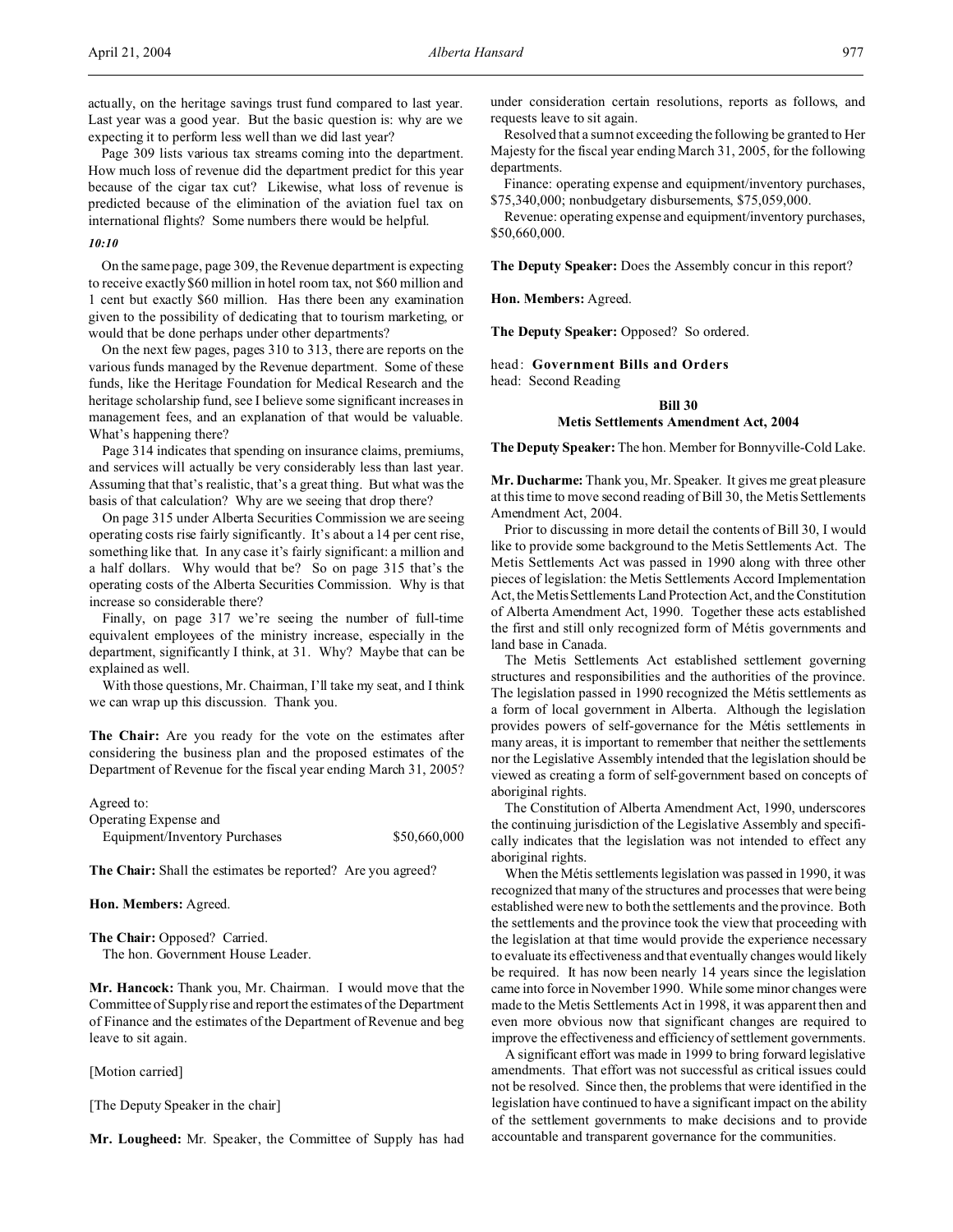Most importantly, the requirement that general council policies which use laws that govern the action of the eight settlements in the most significant areas receive the unanimous approval of all settlements has proven to be a barrier to good governance. Policies use laws that govern the actions of the eight settlements. The requirement for unanimity led to a situation in the spring of last year where the settlements were forced to ask the minister to pass a regulation to establish the budget of the general council and the allocation of funds to the individual settlements. The unanimity requirement has also been a barrier to the settlements arriving at compromise solutions to other critical issues such as how to allocate revenues associated with resource development.

Bill 30 would remove the unanimity requirement and provide that general council policies can be approved by six of the eight settlements. The elimination of the unanimity requirement will mean that one settlement cannot defeat the policy-making process by simply not showing up to a meeting. The settlements will now have to seek approaches that are based on the reconciliation of their individual views and interests. At the same time, it recognized that it is possible that future general council policies could unfairly disadvantage a particular settlement. As a result, Bill 30 provides that the general council can establish criteria for appeals on the basis that a policy unfairly discriminates against a settlement. The Métis Settlements Appeal Tribunal would deal with those appeals.

Another area that has been identified as creating instability at the local settlement level is the current system of annual staggered elections. Currently every year in May elections are held for two of the five council positions. This system hinders long-term planning and the ability of settlement members to hold their elected representatives accountable for the implementation of longer term strategies. Holding the elections in May was also identified as a problem since the settlement budgets went from April to March. With the potential turnover of two-fifths of the settlement council a month after the beginning of the fiscal year, there have been concerns regarding the effectiveness of the budgeting process.

#### *10:20*

As a result of these problems, it is proposed to amend the current election system to provide that settlement elections will be held every three years in October for all five council positions. These changes will provide for greater stability at the local political level and enhance the settlements' capacity for long-term operational and fiscal planning.

While there has been significant progress in improving the effectiveness of the settlement governments, settlement members continue to express concerns regarding the accountability of their governments. Mr. Speaker, while not all of these concerns are justified, the lack of effective mechanisms to deal with allegations made by settlement members contributes to an atmosphere of mistrust.

As a result, Bill 30 contains a regulation-making power to enable the minister to establish a Métis settlements ombudsman to review and investigate complaints regarding the management of the affairs of the settlements. Since April 2003 a Métis settlements ombudsman has been in place operating under powers delegated to him by the minister. The proposed amendment will provide an improved legislative foundation for this important function.

One of the important components of the governing structure for the settlements is the Métis Settlements Appeal Tribunal. This tribunal was the first one established in Canada to deal with issues arising out of the governance of aboriginal communities. Dealing primarily with issues arising out of land allocation and membership decisions by settlement councils, the Métis Settlements Appeal Tribunal has made a significant contribution to the good governance of the settlements.

Bill 30 contains amendments to adjust the process of appointing members to the appeal tribunal, seeking to further depoliticize the process and to provide additional opportunities for settlements to have input into the selection process.

In addition, Bill 30 provides significant new authorities to the tribunal. Currently the Metis Settlements Act provides that the minister responsible for the act has the power, if the affairs of a settlement are being managed in an irregular, improper, or improvident manner, to issue directives to settlement councillors or staff to dismiss them. This authority would be transferred to the appeal tribunal. As most of the tribunal members are from the settlements, this means that settlement members would be responsible for determining whether a settlement's affairs are being properly managed and to determine the consequences if they are not.

There are a number of other minor amendments that are being made that relate to the appeal tribunal. These amendments address matters pertaining to the Land Access Panel, which deals with surface rights matters; the establishment of an executive committee; and the responsibilities of the chair. In addition, as I mentioned before, the appeal tribunal would be empowered to deal with appeals by settlements that allege that a policy discriminates against them.

The majority of the amendments pertaining to the appeal tribunal will not be proclaimed immediately to allow time to prepare for their implementation.

There are a number of amendments regarding the making of general council policies. One of the most difficult questions facing the settlements is the issue of how to deal with individuals who have been members but have reacquired their status as Indians under the Indian Act. Currently the Metis Settlements Act provides that if a settlement member regains Indian status after November 1, 1990, settlement membership is lost. This provision was included in an attempt to preserve the Métis-ness of the settlements. This provision has led to serious divisions within some communities.

Bill 30 would enable the Métis Settlements General Council to make a policy that would have the effect of altering the current provisions of the act. This approach is based on the belief that the settlements themselves are best positioned to arrive at a new approach that can lead to reconciliation.

Additional policy-making powers to enhance the operations and accountability of the general council are included in Bill 30. These additional policy-making powers focus on such areas as the election and roles of general council officers, internal rules and procedures, conflict of interest, financial management, and human resource policies.

Bill 30 would also change the relationship of the minister to the process of making general council policies. Currently the general council can ask the minister to make a regulation about anything on which the general council can make a policy. This is what happened last year, when the general council was unable to pass the policy to establish a general council budget and to allocate funds between the settlements.

Bill 30 would enable the minister to address future situations where the general council was unable to pass policies necessary for the proper operation of the general council or individual settlements. The minister would have the authority to make regulations in areas subject to general council policies without the request of the general council. Such regulations would be in force for a maximum of two years and would be repealed if the general council were to make a policy to deal with the matter. Such an amendment is necessary to ensure that the basic components of good governance are in place if the general council cannot do so itself.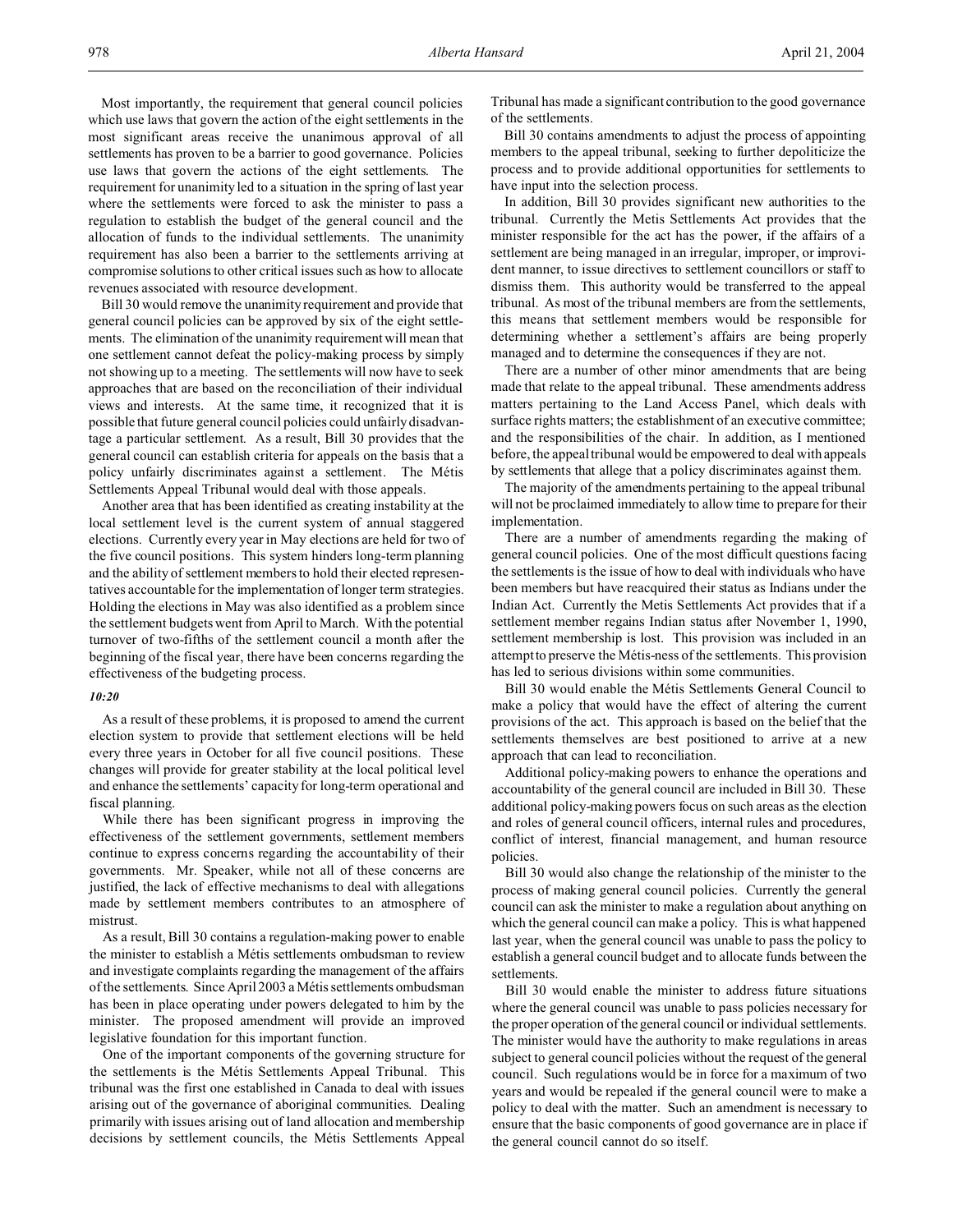There are a number of other amendments that are included in Bill 30. The bill provides that every five years the general council can submit to the minister proposals to change the Metis Settlements Act directed at the creation of a more culturally appropriate and effective self-governance structure. The minister responsible for the administration of the act would be required to consider and respond to the proposals from the general council. This amendment was requested by the general council to ensure that the further evolution of settlement governing structures will be reviewed at least once every five years.

There was also an amendment to include a section outlining the purpose of the Metis Settlements Act. This amendment is being included to provide those who are working with the legislation a better understanding of the background and the purpose of the act. Another amendment ensures that subdivision approvals made by settlements since the dissolution of the Métis Settlements Transition Commission in 2002 are valid.

In conclusion, the amendments in Bill 30 are intended to provide for more effective decision-making, greater political stability, and enhanced accountability. Settlements havemadesignificantprogress since 1990. The amendments contained in Bill 30 will enhance the capability of the settlement governing institutions to meet the needs of their communities.

In closing, Mr. Speaker, I urge all members to support Bill 30 in second reading. Thank you.

**The Deputy Speaker:** The hon. Leader of Her Majesty's Loyal Opposition.

**Dr. Taft:** Thank you, Mr. Speaker. I listened to the comments from the member opposite carefully. I appreciated them. I appreciated his consultation with me a couple of months ago.

These are difficult issues. We're dealing here with issues of the very nature and manner in which parts of our society govern themselves, and we're looking at changing those procedures and those processes through this bill. We in the opposition have received various concerns about how the bill was developed and the processes it's proposing and have had correspondence and phone calls and conversations from people who are indicating that they are seriously opposed to this bill.

It seems to me – and I will claim no expertise in this area at all – that the most important aspect of this bill is rearranging the requirement for unanimous agreement on the general council to vote and make decisions and move forward. I find myself wondering what the discussions were at the time that the decision was made to have unanimous agreement for the votes on the Métis general council, for it does seem to me to be an awfully tight way to tie a group's hands. It basically, as I understand it, makes an all-or-nothing kind of situation for every vote on the council. It does seem like it will inevitably deadlock the work of the general council.

So I can see the common sense, if that's the word to use, in rearranging the voting structure and decision structure of the Métis general council and shifting from the unanimous requirement to a requirement for 6 out of 8 with the provision of an appeal, as I read the legislation.

This is a tough spot, because with the number of portfolios we each carry in the opposition, we haven't had the opportunity to consult extensively on this. My inclination right now, however, is to say that despite the correspondence that we've received, which appears to raise legitimate concerns about the process, there is simply an element of compelling good sense in the proposals put forward in this legislation.

While I feel torn, I guess I have to ultimately fall back on my own

understanding and my own sense of what's going to work in the long run and what isn't. I am inclined to support the arguments presented by the government and the sponsoring member here, and I'm inclined, perhaps with some reluctance, ultimately to support the government's position on Bill 30.

So those are my comments for now. I know this will come back for further debate. As our opening position it's a judgment call given our limited knowledge and limited time, but this seems ultimately to make sense. Thank you, Mr. Speaker.

## *10:30*

**The Deputy Speaker:** The hon. Member for Edmonton-Highlands.

**Mr. Mason:** Thank you very much, Mr. Speaker. Well, I'm pleased to rise to speak to Bill 30 as well, the Metis Settlements Amendment Act, 2004, and I must confess that I, as well, am rather torn in connection with this bill. I think the hon. Member for Bonnyville-Cold Lake has made a good case about the requirement for unanimity in the council being a potential source of deadlock.

I want to indicate, however, that we've had conversations with and consulted with people from the Métis Settlements General Council and that there have been concerns, which I'd like to place on the record, about the limited nature of the consultations which were done in the preparation of this bill. I think that that is a concern.

There are a number of other concerns that have been raised. I think the only one that I want to talk about a little bit is the move to increase ministerial powers relative to a Métis settlement and the general council; for example, the ability of the minister to as they say force the hand of the general council on matters that the general council may have already considered and decided not to pass as policy. There are aspects of ministerial vetoes and so on.

The fact is, Mr. Speaker, that the province has always maintained tight control over the settlements and the councils. Even when they moved away from appointing representatives to having elected representatives, the legislative and financial control is really all the government needs to keep the system working the way they wish. I want to give an example of the increased control of the minister. For example, one amendment removes the appeals of election results to the Métis Settlements Appeal Tribunal, whose chair is appointed by the minister, so there are elements here, I think, that bear investigation.

This information is based on consultations that we have conducted. If they are not correct, then I hope that the hon. member who's sponsoring the bill will stand up and say so.

In general, Mr. Speaker, I believe that the government should go further in reducing government control and influence over Métis settlements; in fact, move towards eliminating it altogether.

With those comments, Mr. Speaker, I will take my chair. I hope that the hon. member will have an opportunity either here or in committee to respond to some of these concerns.

**The Deputy Speaker:** The hon. Member for Bonnyville-Cold Lake to close debate.

**Mr. Ducharme:** Thank you. I'd like to ask for the question, but I would like to offer to the members that had posed some questions that I will respond fully to them when we go to Committee of the Whole.

Thank you.

[Motion carried unanimously; Bill 30 read a second time]

The Clerk Assistant: For second reading, Bill 27, Alberta Corporate Tax Amendment Act, 2004, hon. Mr. Melchin.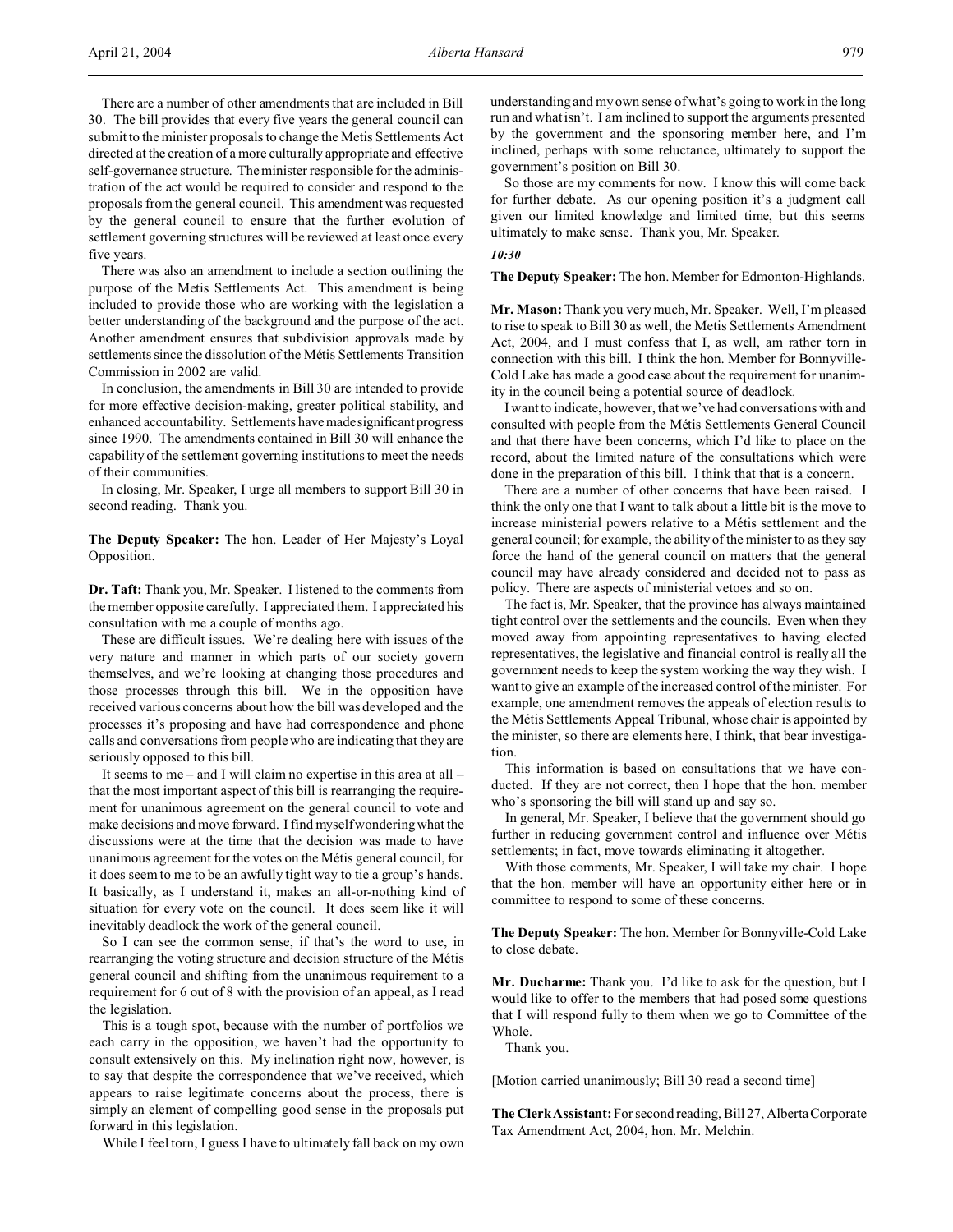**The Deputy Speaker:** The hon. Minister of Revenue.

**Mr. Melchin:** Thank you, Mr. Speaker. Question.

**Mr. Mason:** Point of order, Mr. Speaker.

# **Point of Order**

# **Unanimous Decision of the Assembly**

**Mr. Mason:** I would ask if the chair could maybe enlighten me with respect to the question of a unanimous vote on a voice vote. If he doesn't hear any voices raised in opposition, is it considered in the record to be a unanimous vote?

**The Deputy Speaker:** If there are no votes to the contrary, that's the assumption, yes. On an important bill like this, then if anyone is opposed to it, they should speak up, or in support of it they should speak up, and no one did, unless somebody corrects me and they heard and I was unable to hear.

## **Some Hon. Members:** Question.

**The Deputy Speaker:** No. We have a point of order, and I've replied to the point of order. Is there further comment from the hon. Government House Leader on the point of order?

If not, then maybe we could continue with the introduction and movement of Bill 27.

# **An Hon. Member:** Question.

**The Deputy Speaker:** No. He hasn't moved anything yet.

# **Bill 27 Alberta Corporate Tax Amendment Act, 2004**

**Mr. Melchin:** I'd like to move second reading of the Alberta Corporate Tax Amendment Act, 2004, Bill 27.

This bill, just briefly, is a business tax reduction strategy of the government to reduce corporate income tax rates, presently at 12 and a half per cent, to 11 and a half per cent and the small business rate from 4 to 3 per cent effective April 1 of 2004. This means reductions of the general corporate income tax to the second lowest, and the small business tax rate is now currently tied with New Brunswick for the lowest among the provinces. This will save Alberta businesses about \$142 million in this fiscal year.

Further amendments introduced in this bill are in response to some of the federal resource taxation legislation changes so that we can accommodate their changes. It does get into allowing corporations to continue to deduct the resource allowance or Crown charges, whichever is greater, until December 31, 2006. It sets an expiry date of December 31, 2013, on the royalty tax deduction program. It allows the Alberta royalty tax credit and royalty credits for individual trusts to remain nontaxable for Alberta purposes. It maintains a level playing field between corporate and individual and trust claimants by ensuring that Alberta's policy framework on resource taxation for corporations is similar to that for individuals and trusts.

It has some administrative concerns such as maintaining Alberta's small business threshold of \$400,000. It ensures that corporations moving into Alberta from provinces which collect their own corporate taxes cannot claim excessive discretionary deductions due to different federal and provincial balances and requires corporations to file additional information concerning assessments from other jurisdictions only when there are changes in tax balances assessed by the other jurisdictions.

Mr. Speaker, those are the main elements of the bill. I'd urge all members to support Bill 27.

**The Deputy Speaker:** The hon. Member for Edmonton-Highlands.

**Mr. Mason:** Thank you very much, Mr. Speaker. Unfortunately, the Alberta New Democrat opposition will not be supporting this bill to cut taxes for corporations. Now, I could say that I was shocked and appalled. I am not shocked, but I am appalled that this government is proceeding with what we consider a reckless course of action.

We had an opportunity to have a little bit of dialogue with the Minister of Revenue previous to this in his estimates. I remain completely unconvinced that cutting corporate taxes is necessary for the economic growth of this province, and I'm very, very concerned that this has been made a priority by the government and at the expense of other priorities.

It may surprise some members opposite to know that we in the New Democrat opposition are not necessarily opposed to tax cuts. The question is: which taxes and which people pay those taxes? So we think that it's time to assess some of the other opportunities that the government could have taken advantage of in order to reduce taxes.

#### *10:40*

Now, in the area of postsecondary education, Mr. Speaker, of course tuition has tripled in the past decade. You know, in a way, in a very real way, the tuition fees are a tax – they're a fee for education – and, in fact, participation in postsecondary education in Alberta is amongst the lowest in the country.

When we were dealing with the Minister of Learning's estimates in the Public Accounts Committee yesterday morning, it was very interesting that a significantly increased number of people in this province, according to their own measures, now consider postsecondary education to be too expensive. It's moved from the range of – well, I won't try and go from memory, but it's been a 15 or 20 per cent increase over two or three years, Mr. Speaker, who think that postsecondary education is out of reach for them. So the question that I have to ask is: why are we continuing to increase tuition fees for postsecondaryinstitutions, those very institutions that people's taxes pay for, and at the same time cut corporate taxes?

The second one, of course, that has been raised a number of times is the question of health care premiums. Now, we know that these are a tax because the revenue doesn't go to pay directly for the health care system. This money flows directly into general revenues, and it's a substantial source of revenue for this provincial government.

Every family, unless they're at a very low income, pays exactly the same, so there's no flexibility or no variability in what is paid according to income. A poor family pays as much as a wealthy family. It is a very, very regressive tax and an unfair tax and, Mr. Speaker, one that we think the government should get rid of. We urge them to at least get rid of it for seniors, and we're going to try and apply as much pressure as we can as the New Democrat opposition on this government to eliminate health care premiums for seniors before the next election. So I hope that the government is willing to listen to the opposition on this matter.

Nevertheless, health care premiums would put money directly in the pockets of Alberta families. The problem with a corporate tax cut is that many of these corporations don't necessarily have their base in this province, but they operate in this province. They'll receive the tax cut, and they'll spend the money in Texas or in Toronto or somewhere else. So there's no guarantee that there's going to be an increase in spending in this province as a result of a corporate tax cut, but if you cut health care premiums, there would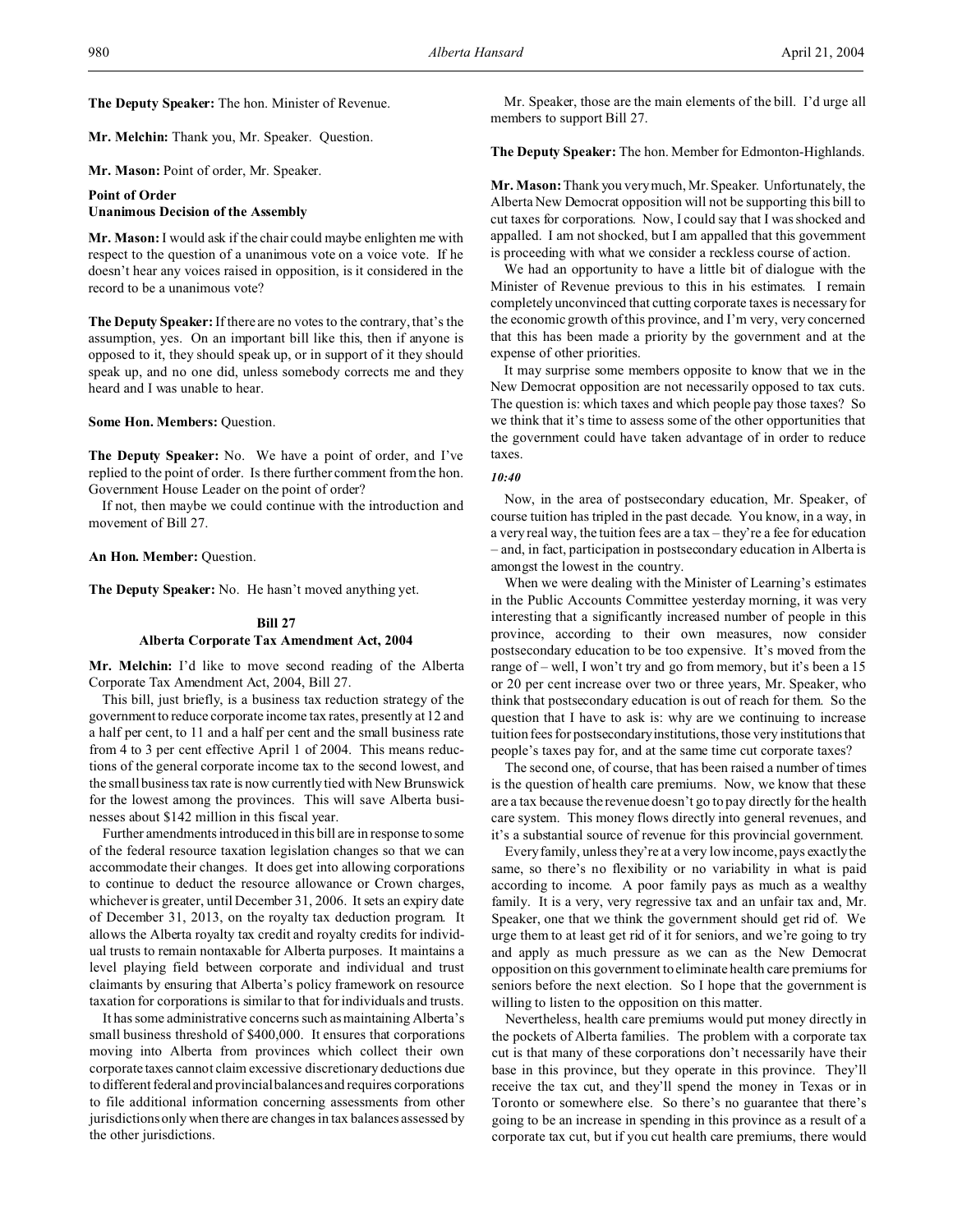You know, Mr. Speaker, there is a whole raft of increases in various user fees contained in this budget, and there was in the last budget as well. I think that, you know, the government should consider why it wants to increase a whole raft of user fees when it is cutting taxes for corporations.

So, Mr. Speaker, I'm tempted to go on and on about this, but I'm not going to, given the hour. I just want to place on the record once again the very clear and strong and principled opposition of the Alberta New Democrats to this corporate tax cut and would point out that we have been very consistent in this opposition all the way through and will continue to do so.

**The Deputy Speaker:** The hon. Leader of Her Majesty's Loyal Opposition.

**Dr. Taft:** Thanks, Mr. Speaker. Earlier this evening we spoke about the revenue framework that the Minister of Revenue apparently has somewhere in his office and may share little bits and pieces with us. But we don't know the big picture here from the government's side, and based on their work and the expertise they consult with on preparing that, we're at a disadvantage here.

I must confess to a real concern that we are not putting ourselves in a fiscal position that in the long term is sustainable. I am concerned – and I've had economists talk to me about this – that we are in fact cutting taxes so far in Alberta that if the petroleum industry hits the skids, as it does from time to time, we're in a crisis. We return to the kinds of problems that we faced in the later '80s. In fact, the tax cuts that have been brought in during this flush of prosperity, this boom that we're having right now, will have to be reversed when the boom ends, and end it will. Every boom at some point goes on long enough that people begin to think this is going to go on forever. I've been there. We've probably all been there. They don't go on forever.

While there are some parts of this bill that I like, I just wish I had confidence that there was a solid framework behind it. I am generally concerned that while taxes are undoubtedly an important consideration in stimulating economic activity and in generating prosperity and wealth, they're not the only consideration.

We do need in place a strong education system, for example. There are dramatic cases – Ireland comes to mind – of a country that turned around its entire economy by investing heavily in education. So education is important to our prosperity.

A good health care system is. Our health care system in Canada is an enormous competitive advantage over our biggest competitor in the global marketplace, and that's the U.S.

Quality of life issues are important: spending money and having sufficient money for police, for parks, or for all kinds of things that make for a quality of life. More and more evidence is showing, good solid evidence on economic development and prosperity, that quality of life is the key to attracting and holding the people who create a strong economy.

Another factor that is crucial to a successful economy is something as basic as roads. If members of this Assembly will turn to the business plan of the Department of Transportation, they will see that year after year the plan is for worse and worse roads in Alberta. This government is planning for the roads of this province to steadily and markedly deteriorate. It's as deliberate as can be. It's in the plan. The reason for that is that there's apparently not enough money available to maintain our roads.

So when those components of the government's responsibility are not getting proper attention, then I do worry that tax cuts may not be in order. On the other hand, in this province, because we have unbelievable natural wealth, the government continues to run surpluses. So there is enough money to meet many competing needs at once, and we're in a luxurious, perhaps too luxurious, position.

The tax cuts proposed in Bill 27 will cost the province about, I believe, \$142 million a year. Certainly, given the size of the surpluses the last several years, that's an affordable amount, it seems, the way things are at the moment. But who is that \$142 million going to go to? Well, in some cases it's going to go to small business owners, and you know what? I like that. That's part of this bill that I like, and it may be on the basis of that alone that we may end up supporting this bill.

Perhaps the minister could fill us in during committee: how much of that \$142 million is going to small business owners, and how much will go to corporations? I am concerned that the portion going to the larger corporations isn't going to stay in Alberta. In fact, this is a tax cut for people outside of Alberta and, indeed, people outside of Canada, and I'm not at all convinced that we need to do that. I'd love to see everything possible done to grow the local small business community and grow small businesses into medium-sized and large businesses so that we end up with a huge corporate sector based right here in Alberta.

#### *10:50*

I think of countries like Korea. Forty years ago Korea was the poorest of the poor countries, a war-torn Third World country. Today you buy Korean cellphones; you buy Korean cars; you buy Korean television sets. A magnificent job of developing their economy. The same thing done in Taiwan; the same thing done in Japan; the same thing done in Singapore. They built those up through cultivating their own economies. I'm concerned that instead of us doing that, we're giving tax breaks to people outside of this province. So the long-term wisdom of this I really have to question.

I would very much prefer and I know that all of us in the opposition caucus would very much prefer a tax cut that went to everybody. We've hammered away on this for years, and that is eliminating health care premiums, a larger tax cut which raises questions of affordability, I fully acknowledge, but it's a tax cut that would benefit virtually every Albertan one way or another. So that would be an exciting tax cut to see.

In the end, I think because of the support here to small business we will support this bill, but I think we'll wait and see how the debate goes during committee and how some of the details work out before we – well, in fact I don't expect myself to wholeheartedly support this because I can't see where it fits into the larger framework of sustainability. If through the debate in committee I'm convinced that this is part of a big plan that's credible and makes sense, then more power to the government. As it is right now, I have concerns about the general corporate tax cut here.

So with those comments, Mr. Speaker, I'll take my seat and look forward to debate in committee. Thank you.

**The Deputy Speaker:** The hon. Minister of Revenue to close debate.

**Mr. Melchin:** Thank you, Mr. Speaker. Just two quick comments. We have actually acted first for individuals before businesses got tax cuts. That was the plan all along. We gave a billion and a half dollar tax cut to individuals. That happened a few years ago. Personal income tax was a substantial cut.

We'll be happy to respond to the remaining issues in committee. Thank you, Mr. Speaker.